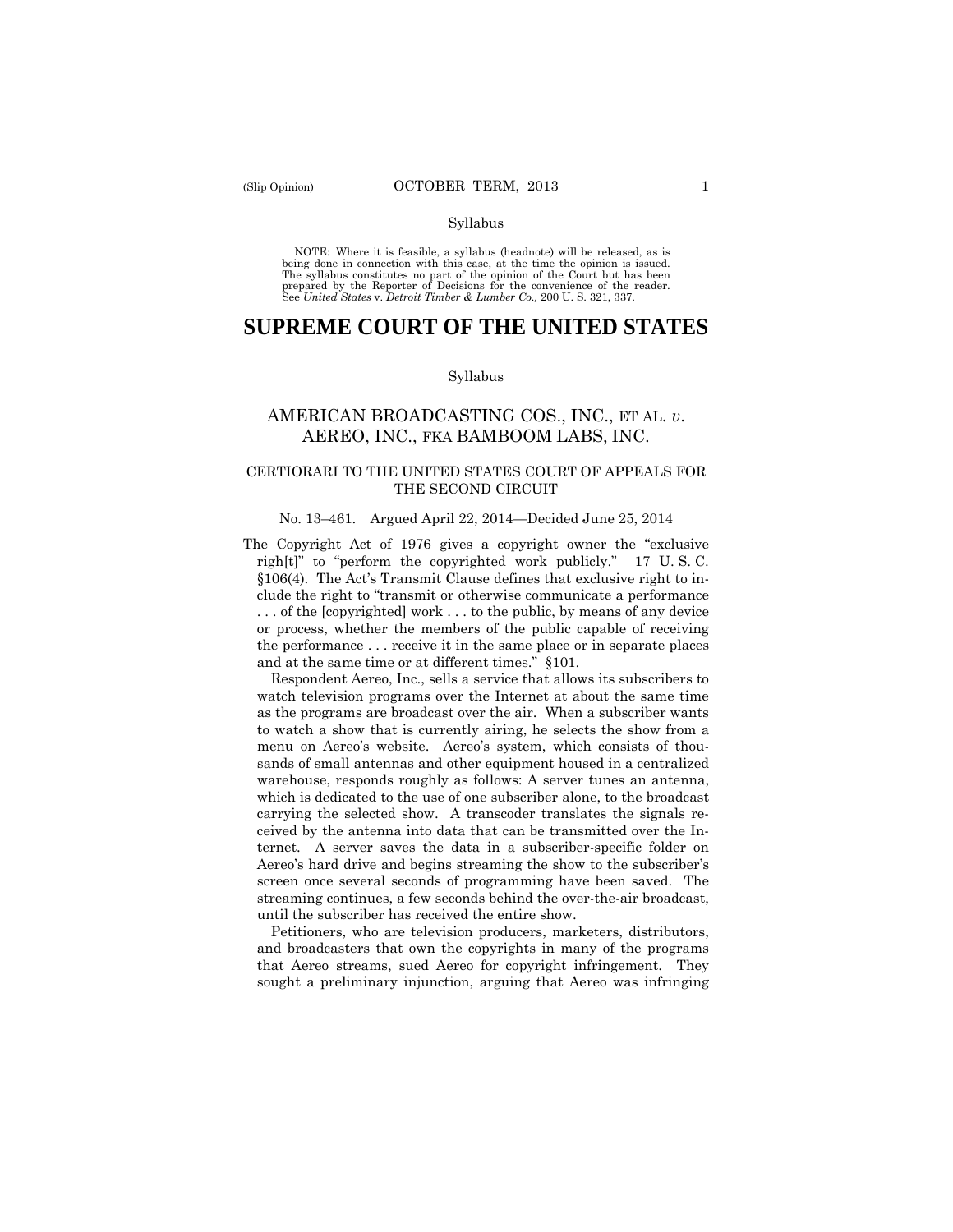their right to "perform" their copyrighted works "publicly." The District Court denied the preliminary injunction, and the Second Circuit affirmed.

#### *Held*: Aereo performs petitioners' works publicly within the meaning of the Transmit Clause. Pp. 4–18.

(a) Aereo "perform[s]." It does not merely supply equipment that allows others to do so. Pp. 4–10.

(1) One of Congress' primary purposes in amending the Copyright Act in 1976 was to overturn this Court's holdings that the activities of community antenna television (CATV) providers fell outside the Act's scope. In *Fortnightly Corp.* v. *United Artists Television, Inc.*, 392 U. S. 390, the Court determined that a CATV provider was more like a viewer than a broadcaster, because its system "no more than enhances the viewer's capacity to receive the broadcaster's signals [by] provid[ing] a well-located antenna with an efficient connection to the viewer's television set." *Id.,* at 399. Therefore, the Court concluded, a CATV provider did not perform publicly. The Court reached the same determination in respect to a CATV provider that retransmitted signals from hundreds of miles away in *Teleprompter Corp.* v. *Columbia Broadcasting System, Inc.*, 415 U. S. 394. "The reception and rechanneling of [broadcast television signals] for simultaneous viewing is essentially a viewer function, irrespective of the distance between the broadcasting station and the ultimate viewer," the Court said. *Id.,* at 408. Pp. 4–7.

(2) In 1976, Congress amended the Copyright Act in large part to reject the *Fortnightly* and *Teleprompter* holdings. The Act now clarifies that to "perform" an audiovisual work means "to show its images in any sequence or to make the sounds accompanying it audible." §101. Thus, *both* the broadcaster *and* the viewer "perform," because they both show a television program's images and make audible the program's sounds. Congress also enacted the Transmit Clause, which specifies that an entity performs when it "transmit[s] . . . a performance . . . to the public." *Ibid.* The Clause makes clear that an entity that acts like a CATV system itself performs, even when it simply enhances viewers' ability to receive broadcast television signals. Congress further created a complex licensing scheme that sets out the conditions, including the payment of compulsory fees, under which cable systems may retransmit broadcasts to the public.  $§111$ . Congress made all three of these changes to bring cable system activities within the Copyright Act's scope. Pp. 7–8.

(3) Because Aereo's activities are substantially similar to those of the CATV companies that Congress amended the Act to reach, Aereo is not simply an equipment provider. Aereo sells a service that allows subscribers to watch television programs, many of which are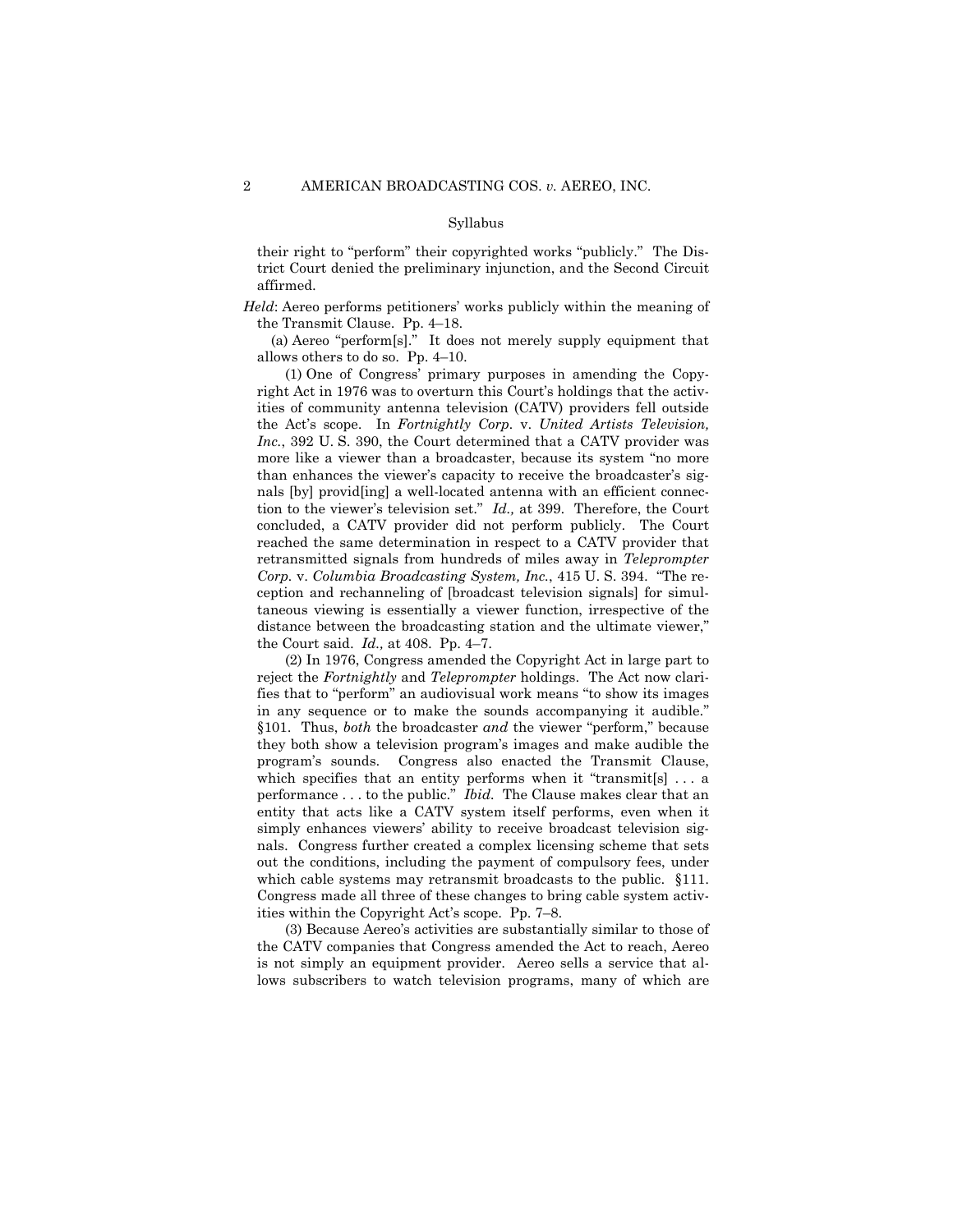ers' homes. By means of its technology, Aereo's system "receive[s] copyrighted, virtually as they are being broadcast. Aereo uses its own equipment, housed in a centralized warehouse, outside of its usprograms that have been released to the public and carr[ies] them by private channels to additional viewers." *Fortnightly*, *supra,* at 400.

This Court recognizes one particular difference between Aereo's system and the cable systems at issue in *Fortnightly* and *Teleprompter*: The systems in those cases transmitted constantly, whereas Aereo's system remains inert until a subscriber indicates that she wants to watch a program. In other cases involving different kinds of service or technology providers, a user's involvement in the operation of the provider's equipment and selection of the content transmitted may well bear on whether the provider performs within the meaning of the Act. But given Aereo's overwhelming likeness to the cable companies targeted by the 1976 amendments, this sole technological difference between Aereo and traditional cable companies does not make a critical difference here. Pp. 8–10.

(b) Aereo also performs petitioners' works "publicly." Under the Clause, an entity performs a work publicly when it "transmit[s] . . . a performance . . . of the work . . . to the public." §101. What performance, if any, does Aereo transmit? Petitioners say Aereo transmits a *prior* performance of their works, whereas Aereo says the performance it transmits is the *new* performance created by its act of transmitting. This Court assumes *arguendo* that Aereo is correct and thus assumes, for present purposes, that to transmit a performance of an audiovisual work means to communicate contemporaneously visible images and contemporaneously audible sounds of the work. Under the Court's assumed definition, Aereo transmits a performance whenever its subscribers watch a program.

What about the Clause's further requirement that Aereo transmit a performance "to the public"? Aereo claims that because it transmits from user-specific copies, using individually-assigned antennas, and because each transmission is available to only one subscriber, it does not transmit a performance "to the public." Viewed in terms of Congress' regulatory objectives, these behind-the-scenes technological differences do not distinguish Aereo's system from cable systems, which do perform publicly. Congress would as much have intended to protect a copyright holder from the unlicensed activities of Aereo as from those of cable companies.

The text of the Clause effectuates Congress' intent. Under the Clause, an entity may transmit a performance through multiple transmissions, where the performance is of the same work. Thus when an entity communicates the same contemporaneously perceptible images and sounds to multiple people, it "transmit[s] . . . a per-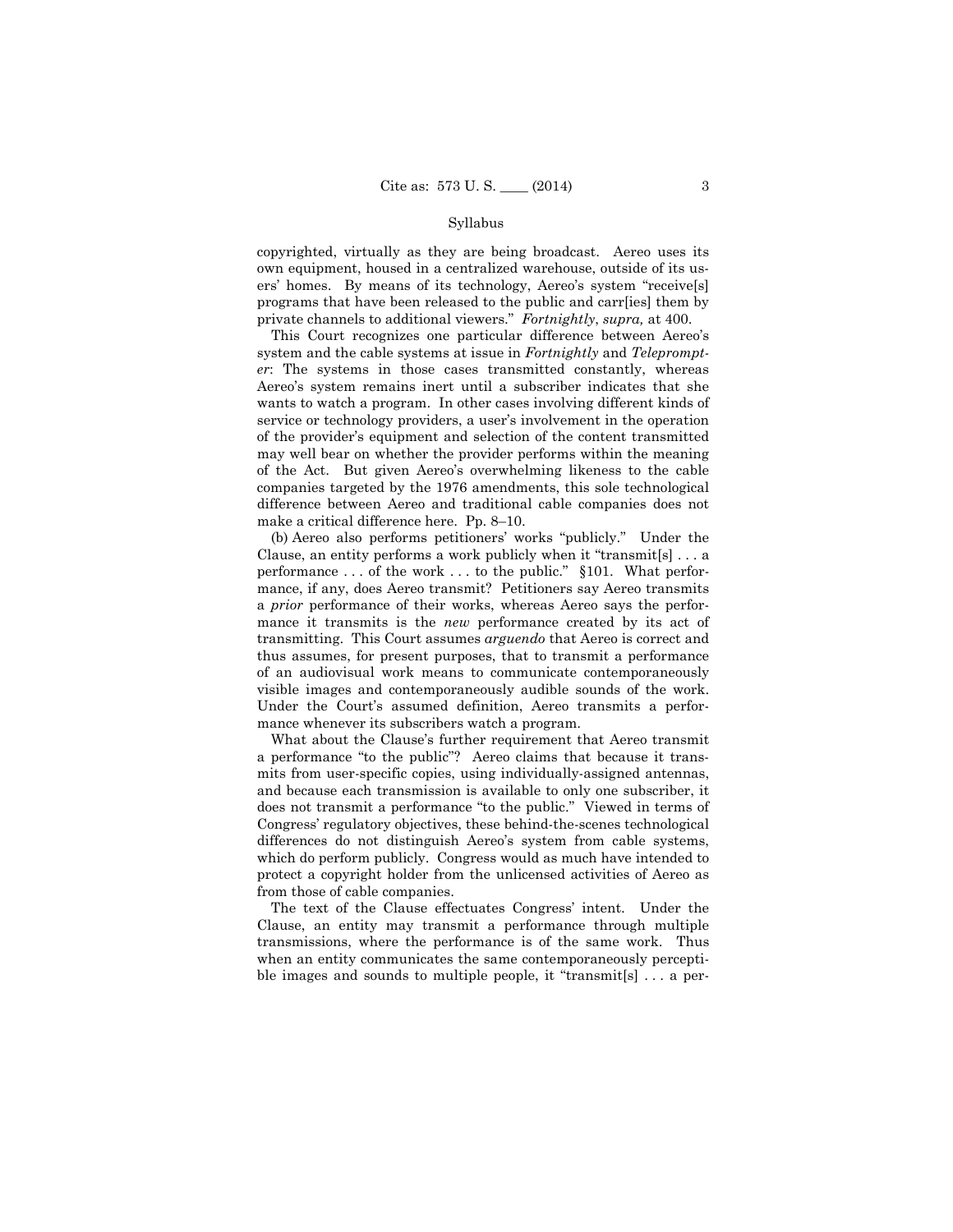formance" to them, irrespective of the number of discrete communications it makes and irrespective of whether it transmits using a single copy of the work or, as Aereo does, using an individual personal copy for each viewer.

Moreover, the subscribers to whom Aereo transmits constitute "the public" under the Act. This is because Aereo communicates the same contemporaneously perceptible images and sounds to a large number of people who are unrelated and unknown to each other. In addition, neither the record nor Aereo suggests that Aereo's subscribers receive performances in their capacities as owners or possessors of the underlying works. This is relevant because when an entity performs to a set of people, whether they constitute "the public" often depends upon their relationship to the underlying work. Finally, the statute makes clear that the fact that Aereo's subscribers may receive the same programs at different times and locations is of no consequence. Aereo transmits a performance of petitioners' works "to the public." Pp. 11– 15.

(c) Given the limited nature of this holding, the Court does not believe its decision will discourage the emergence or use of different kinds of technologies. Pp. 15–17.

712 F. 3d 676, reversed and remanded.

BREYER, J., delivered the opinion of the Court, in which ROBERTS, C. J., and KENNEDY, GINSBURG, SOTOMAYOR, and KAGAN, JJ., joined. SCALIA, J., filed a dissenting opinion, in which THOMAS and ALITO, JJ., joined.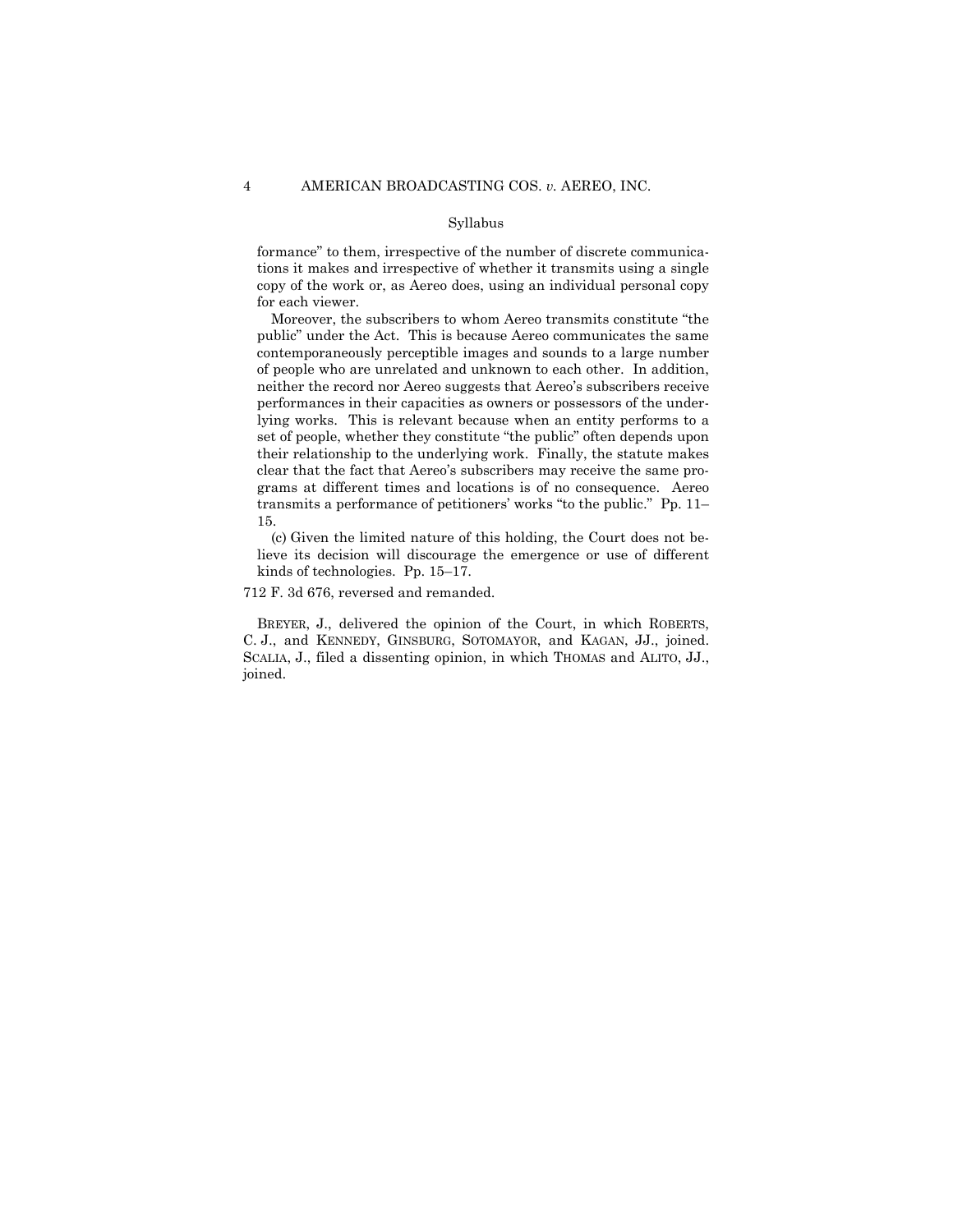preliminary print of the United States Reports. Readers are requested to notify the Reporter of Decisions, Supreme Court of the United States, Wash- ington, D. C. 20543, of any typographical or other formal errors, in order that corrections may be made before the preliminary print goes to press. NOTICE: This opinion is subject to formal revision before publication in the

# $\frac{1}{2}$  ,  $\frac{1}{2}$  ,  $\frac{1}{2}$  ,  $\frac{1}{2}$  ,  $\frac{1}{2}$  ,  $\frac{1}{2}$  ,  $\frac{1}{2}$ **SUPREME COURT OF THE UNITED STATES**

### $\frac{1}{2}$  ,  $\frac{1}{2}$  ,  $\frac{1}{2}$  ,  $\frac{1}{2}$  ,  $\frac{1}{2}$  ,  $\frac{1}{2}$ No. 13–461

# AMERICAN BROADCASTING COMPANIES, INC., ET AL., PETITIONERS *v.* AEREO, INC., FKA BAMBOOM LABS, INC.

# ON WRIT OF CERTIORARI TO THE UNITED STATES COURT OF APPEALS FOR THE SECOND CIRCUIT

[June 25, 2014]

JUSTICE BREYER delivered the opinion of the Court.

The Copyright Act of 1976 gives a copyright owner the "exclusive righ[t]" to "perform the copyrighted work publicly." 17 U. S. C. §106(4). The Act's Transmit Clause defines that exclusive right as including the right to

"transmit or otherwise communicate a performance . . . of the [copyrighted] work . . . to the public, by means of any device or process, whether the members of the public capable of receiving the performance . . . receive it in the same place or in separate places and at the same time or at different times." §101.

We must decide whether respondent Aereo, Inc., infringes this exclusive right by selling its subscribers a technologically complex service that allows them to watch television programs over the Internet at about the same time as the programs are broadcast over the air. We conclude that it does.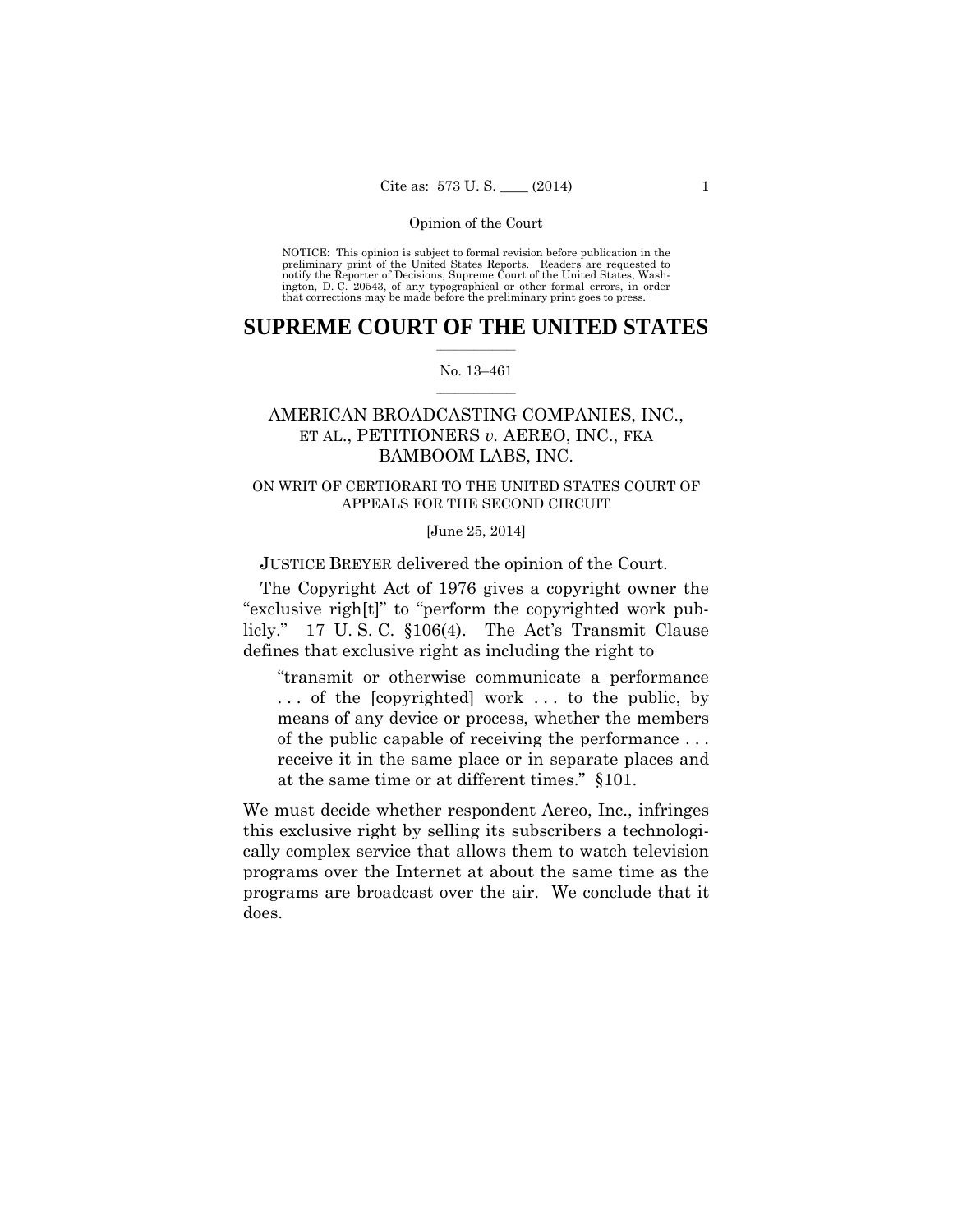# I A

For a monthly fee, Aereo offers subscribers broadcast television programming over the Internet, virtually as the programming is being broadcast. Much of this programming is made up of copyrighted works. Aereo neither owns the copyright in those works nor holds a license from the copyright owners to perform those works publicly.

Aereo's system is made up of servers, transcoders, and thousands of dime-sized antennas housed in a central warehouse. It works roughly as follows: First, when a subscriber wants to watch a show that is currently being broadcast, he visits Aereo's website and selects, from a list of the local programming, the show he wishes to see.

Second, one of Aereo's servers selects an antenna, which it dedicates to the use of that subscriber (and that subscriber alone) for the duration of the selected show. A server then tunes the antenna to the over-the-air broadcast carrying the show. The antenna begins to receive the broadcast, and an Aereo transcoder translates the signals received into data that can be transmitted over the Internet.

Third, rather than directly send the data to the subscriber, a server saves the data in a subscriber-specific folder on Aereo's hard drive. In other words, Aereo's system creates a subscriber-specific copy—that is, a "personal" copy—of the subscriber's program of choice.

Fourth, once several seconds of programming have been saved, Aereo's server begins to stream the saved copy of the show to the subscriber over the Internet. (The subscriber may instead direct Aereo to stream the program at a later time, but that aspect of Aereo's service is not before us.) The subscriber can watch the streamed program on the screen of his personal computer, tablet, smart phone, Internet-connected television, or other Internet-connected device. The streaming continues, a mere few seconds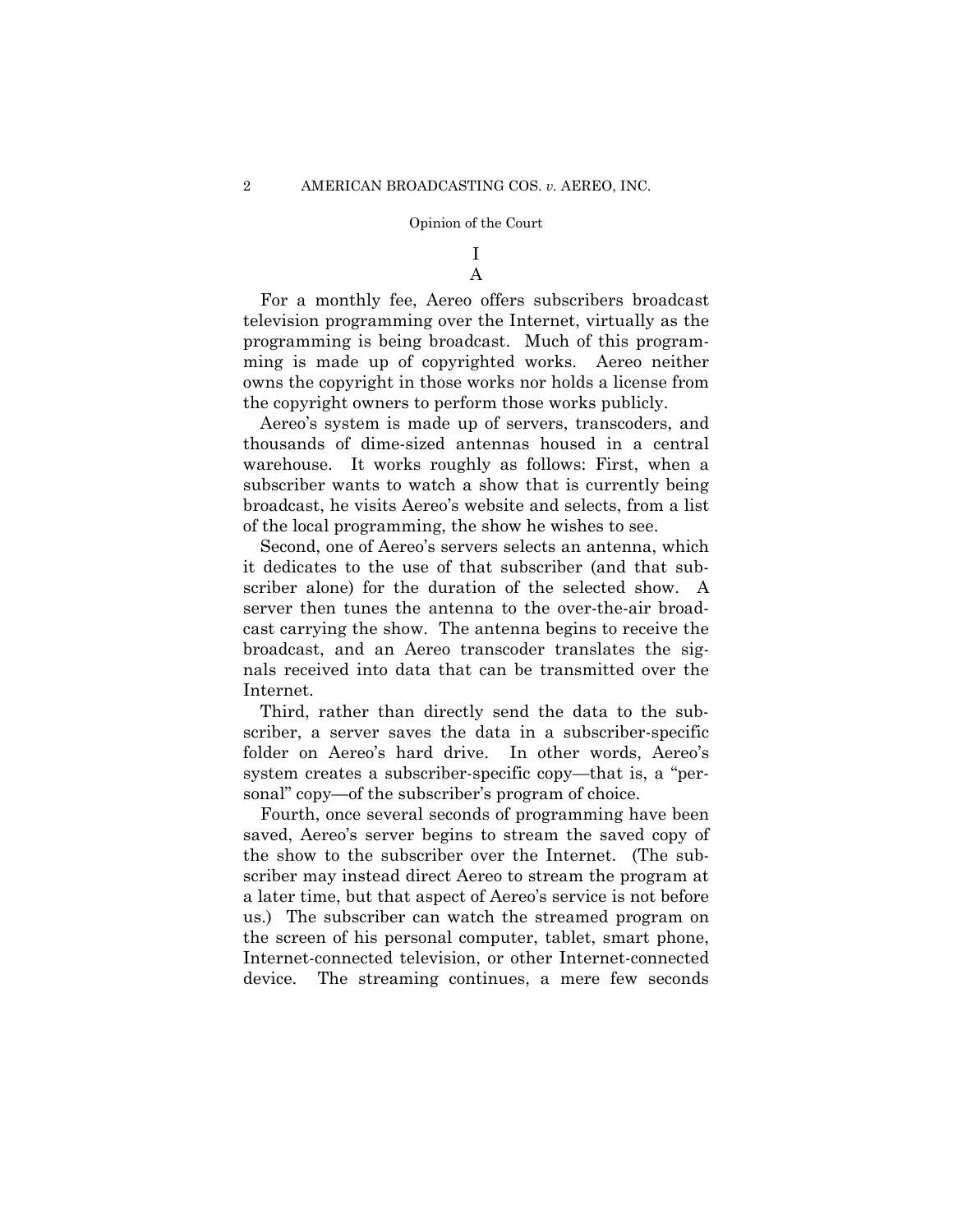behind the over-the-air broadcast, until the subscriber has received the entire show. See A Dictionary of Computing 494 (6th ed. 2008) (defining "streaming" as "[t]he process of providing a steady flow of audio or video data so that an Internet user is able to access it as it is transmitted").

Aereo emphasizes that the data that its system streams to each subscriber are the data from his own personal copy, made from the broadcast signals received by the particular antenna allotted to him. Its system does not transmit data saved in one subscriber's folder to any other subscriber. When two subscribers wish to watch the same program, Aereo's system activates two separate antennas and saves two separate copies of the program in two separate folders. It then streams the show to the subscribers through two separate transmissions—each from the subscriber's personal copy.

B

Petitioners are television producers, marketers, distributors, and broadcasters who own the copyrights in many of the programs that Aereo's system streams to its subscribers. They brought suit against Aereo for copyright infringement in Federal District Court. They sought a preliminary injunction, arguing that Aereo was infringing their right to "perform" their works "publicly," as the Transmit Clause defines those terms.

The District Court denied the preliminary injunction. 874 F. Supp. 2d 373 (SDNY 2012). Relying on prior Circuit precedent, a divided panel of the Second Circuit affirmed. *WNET, Thirteen* v. *Aereo, Inc.*, 712 F. 3d 676 (2013) (citing *Cartoon Network LP, LLLP* v. *CSC Holdings, Inc.*, 536 F. 3d 121 (2008)). In the Second Circuit's view, Aereo does not perform publicly within the meaning of the Transmit Clause because it does not transmit "to the public." Rather, each time Aereo streams a program to a subscriber, it sends a *private* transmission that is avail-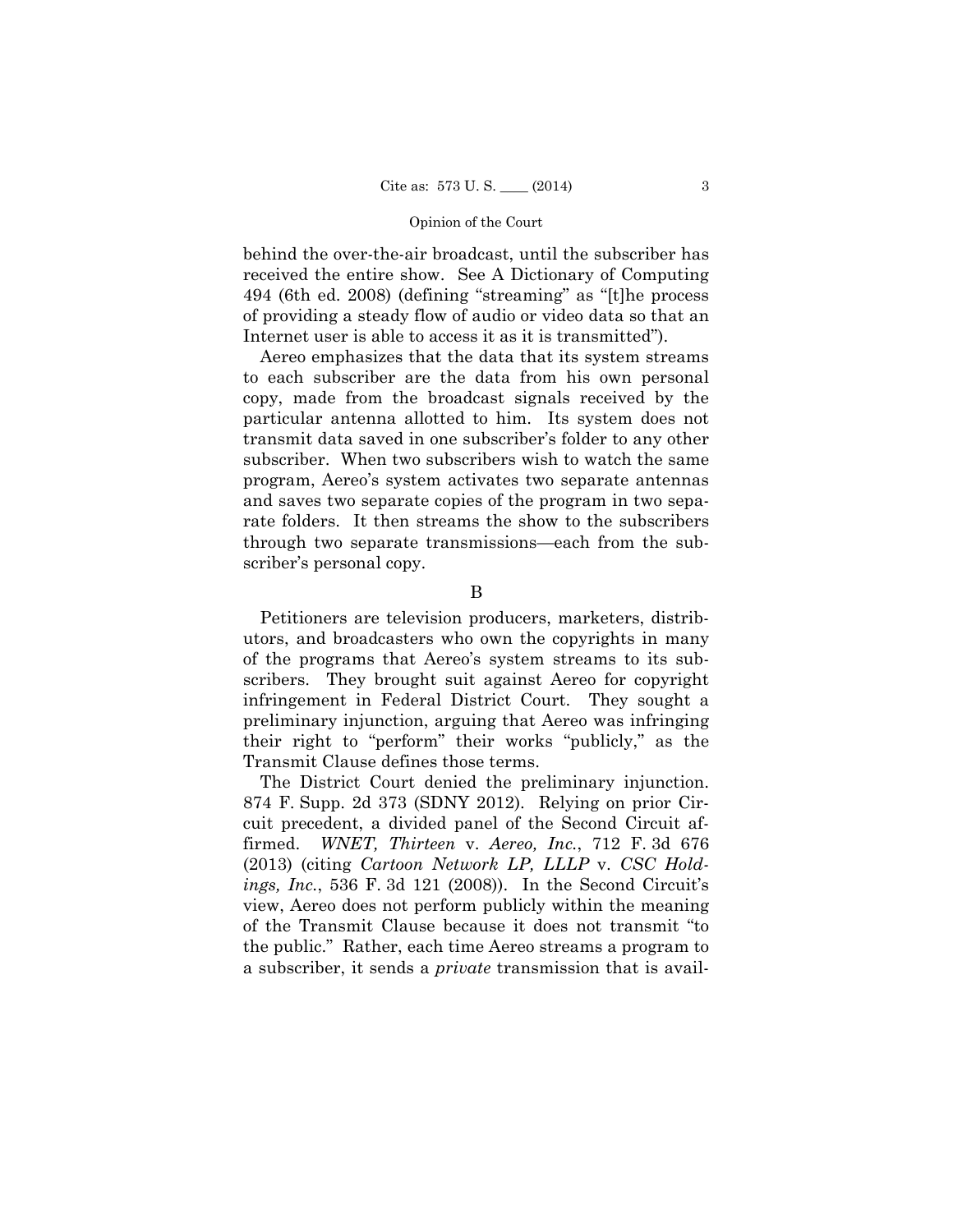able only to that subscriber. The Second Circuit denied rehearing en banc, over the dissent of two judges. *WNET, Thirteen* v. *Aereo, Inc.*, 722 F. 3d 500 (2013). We granted certiorari.

## II

This case requires us to answer two questions: First, in operating in the manner described above, does Aereo "perform" at all? And second, if so, does Aereo do so "publicly"? We address these distinct questions in turn.

Does Aereo "perform"? See §106(4) ("[T]he owner of [a] copyright . . . has the exclusive righ[t] . . . to *perform* the copyrighted work publicly" (emphasis added)); §101 ("To *perform* . . . a work 'publicly' means [among other things] to transmit . . . a performance . . . of the work . . . to the public . . . " (emphasis added)). Phrased another way, does Aereo "transmit . . . a performance" when a subscriber watches a show using Aereo's system, or is it only the subscriber who transmits? In Aereo's view, it does not perform. It does no more than supply equipment that "emulate[s] the operation of a home antenna and [digital video recorder (DVR)]." Brief for Respondent 41. Like a home antenna and DVR, Aereo's equipment simply responds to its subscribers' directives. So it is only the subscribers who "perform" when they use Aereo's equipment to stream television programs to themselves.

Considered alone, the language of the Act does not clearly indicate when an entity "perform[s]" (or "transmit[s]") and when it merely supplies equipment that allows others to do so. But when read in light of its purpose, the Act is unmistakable: An entity that engages in activities like Aereo's performs.

# A

History makes plain that one of Congress' primary purposes in amending the Copyright Act in 1976 was to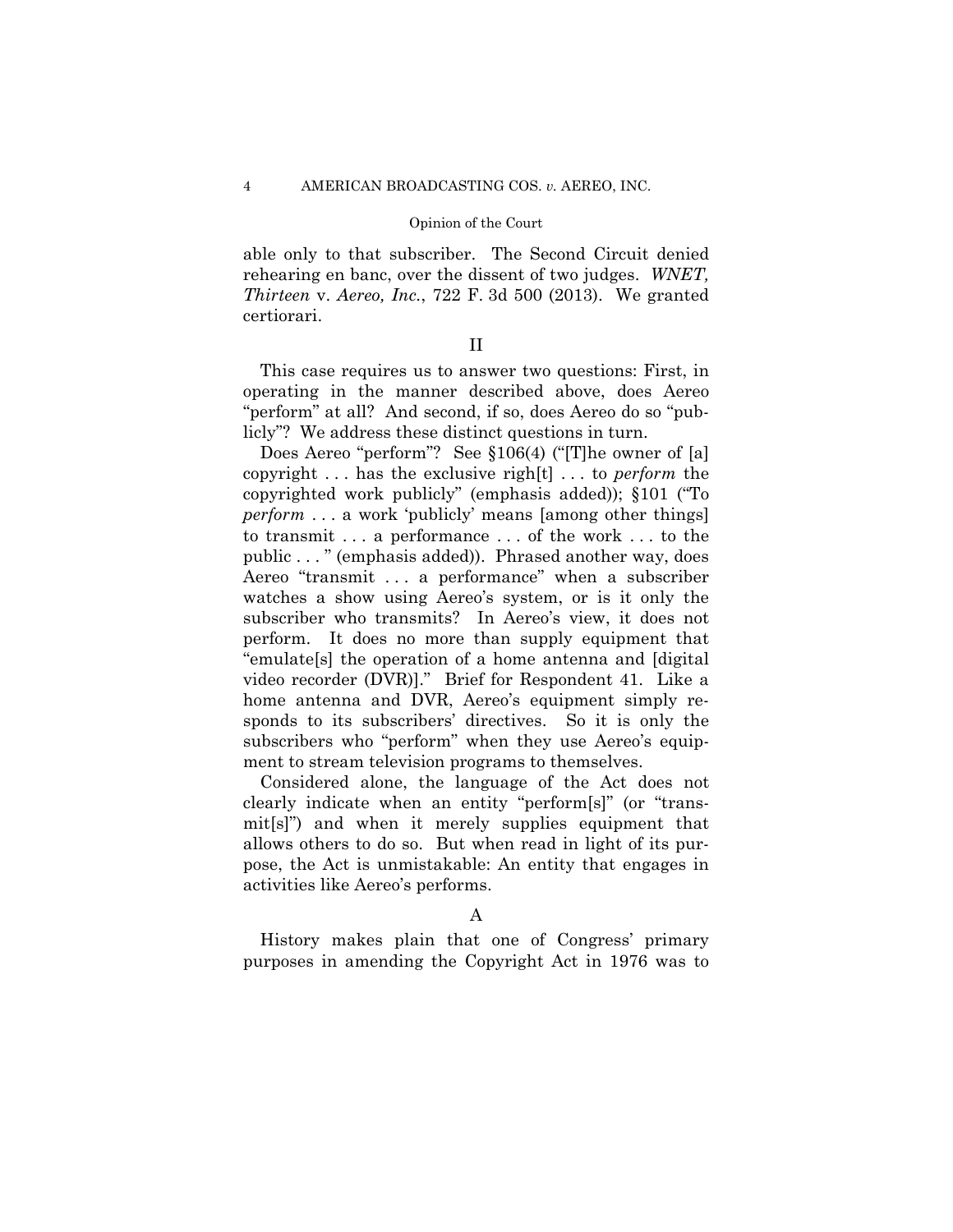antennas to the home television sets of its subscribers. overturn this Court's determination that community antenna television (CATV) systems (the precursors of modern cable systems) fell outside the Act's scope. In *Fortnightly Corp.* v. *United Artists Television, Inc.*, 392 U. S. 390 (1968), the Court considered a CATV system that carried local television broadcasting, much of which was copyrighted, to its subscribers in two cities. The CATV provider placed antennas on hills above the cities and used coaxial cables to carry the signals received by the The system amplified and modulated the signals in order to improve their strength and efficiently transmit them to subscribers. A subscriber "could choose any of the ... programs he wished to view by simply turning the knob on his own television set." *Id.,* at 392. The CATV provider "neither edited the programs received nor originated any programs of its own." *Ibid.* 

Asked to decide whether the CATV provider infringed copyright holders' exclusive right to perform their works publicly, the Court held that the provider did not "perform" at all. See  $17$  U.S.C.  $$1(c)$  (1964 ed.) (granting copyright holder the exclusive right to "perform . . . in public for profit" a nondramatic literary work), §1(d) (granting copyright holder the exclusive right to "perform . . . publicly" a dramatic work). The Court drew a line: "Broadcasters perform. Viewers do not perform." 392 U. S.*,* at 398 (footnote omitted). And a CATV provider "falls on the viewer's side of the line." *Id.,* at 399.

The Court reasoned that CATV providers were unlike broadcasters:

"Broadcasters select the programs to be viewed; CATV systems simply carry, without editing, whatever programs they receive. Broadcasters procure programs and propagate them to the public; CATV systems receive programs that have been released to the public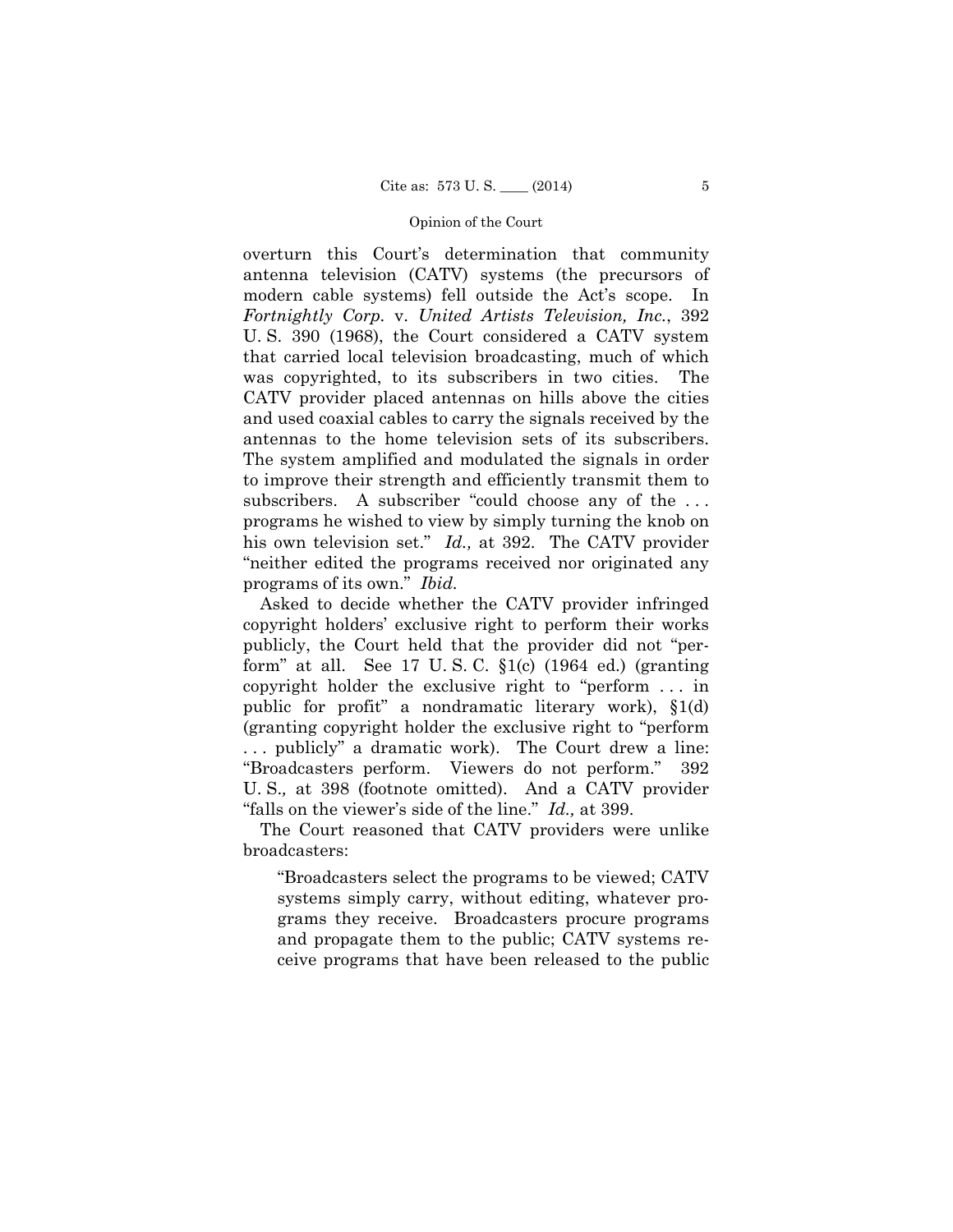and carry them by private channels to additional viewers." *Id.,* at 400.

Instead, CATV providers were more like viewers, for "the basic function [their] equipment serves is little different from that served by the equipment generally furnished by" viewers. *Id.,* at 399. "Essentially," the Court said, "a CATV system no more than enhances the viewer's capacity to receive the broadcaster's signals [by] provid[ing] a well-located antenna with an efficient connection to the viewer's television set." *Ibid.* Viewers do not become performers by using "amplifying equipment," and a CATV provider should not be treated differently for providing viewers the same equipment. *Id.*, at 398–400.

In *Teleprompter Corp.* v. *Columbia Broadcasting System, Inc.*, 415 U. S. 394 (1974), the Court considered the copyright liability of a CATV provider that carried broadcast television programming into subscribers' homes from hundreds of miles away. Although the Court recognized that a viewer might not be able to afford amplifying equipment that would provide access to those distant signals, it nonetheless found that the CATV provider was more like a viewer than a broadcaster. *Id.,* at 408–409. It explained: "The reception and rechanneling of [broadcast television signals] for simultaneous viewing is essentially a viewer function, irrespective of the distance between the broadcasting station and the ultimate viewer." *Id.,* at 408.

The Court also recognized that the CATV system exercised some measure of choice over what to transmit. But that fact did not transform the CATV system into a broadcaster. A broadcaster exercises significant creativity in choosing what to air, the Court reasoned. *Id.,* at 410. In contrast, the CATV provider makes an initial choice about which broadcast stations to retransmit, but then "'simply carr[ies], without editing, whatever programs [it] receive[s].'" *Ibid.* (quoting *Fortnightly*, *supra*, at 400 (altera-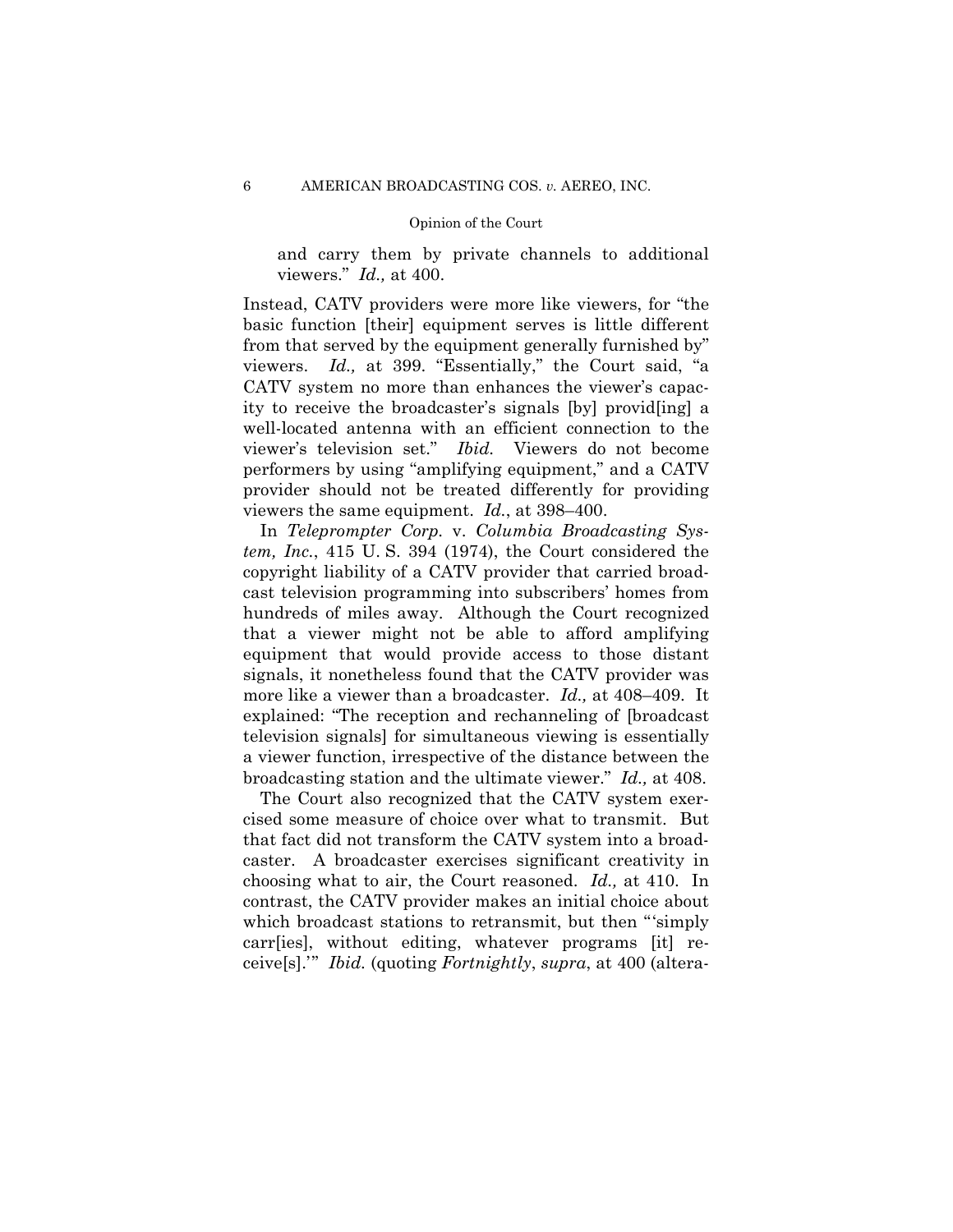tions in original)).

# B

In 1976 Congress amended the Copyright Act in large part to reject the Court's holdings in *Fortnightly* and *Teleprompter*. See H. R. Rep. No. 94–1476, pp. 86–87 (1976) (hereinafter H. R. Rep.) (The 1976 amendments "completely overturned" this Court's narrow construction of the Act in *Fortnightly* and *Teleprompter*). Congress enacted new language that erased the Court's line between broadcaster and viewer, in respect to "perform[ing]" a work. The amended statute clarifies that to "perform" an audiovisual work means "to show its images in any sequence or to make the sounds accompanying it audible." §101; see *ibid.* (defining "[a]udiovisual works" as "works that consist of a series of related images which are intrinsically intended to be shown by the use of machines ..., together with accompanying sounds"). Under this new language, *both* the broadcaster *and* the viewer of a television program "perform," because they both show the program's images and make audible the program's sounds. See H. R. Rep., at 63 ("[A] broadcasting network is performing when it transmits [a singer's performance of a song] . . . and any individual is performing whenever he or she . . . communicates the performance by turning on a receiving set").

 are received beyond the place from which they are sent"). Congress also enacted the Transmit Clause, which specifies that an entity performs publicly when it "transmit[s] . . . a performance . . . to the public." §101; see *ibid.*  (defining "[t]o 'transmit' a performance" as "to communicate it by any device or process whereby images or sounds Cable system activities, like those of the CATV systems in *Fortnightly* and *Teleprompter*, lie at the heart of the activities that Congress intended this language to cover. See H. R. Rep., at 63 ("[A] cable television system is perform-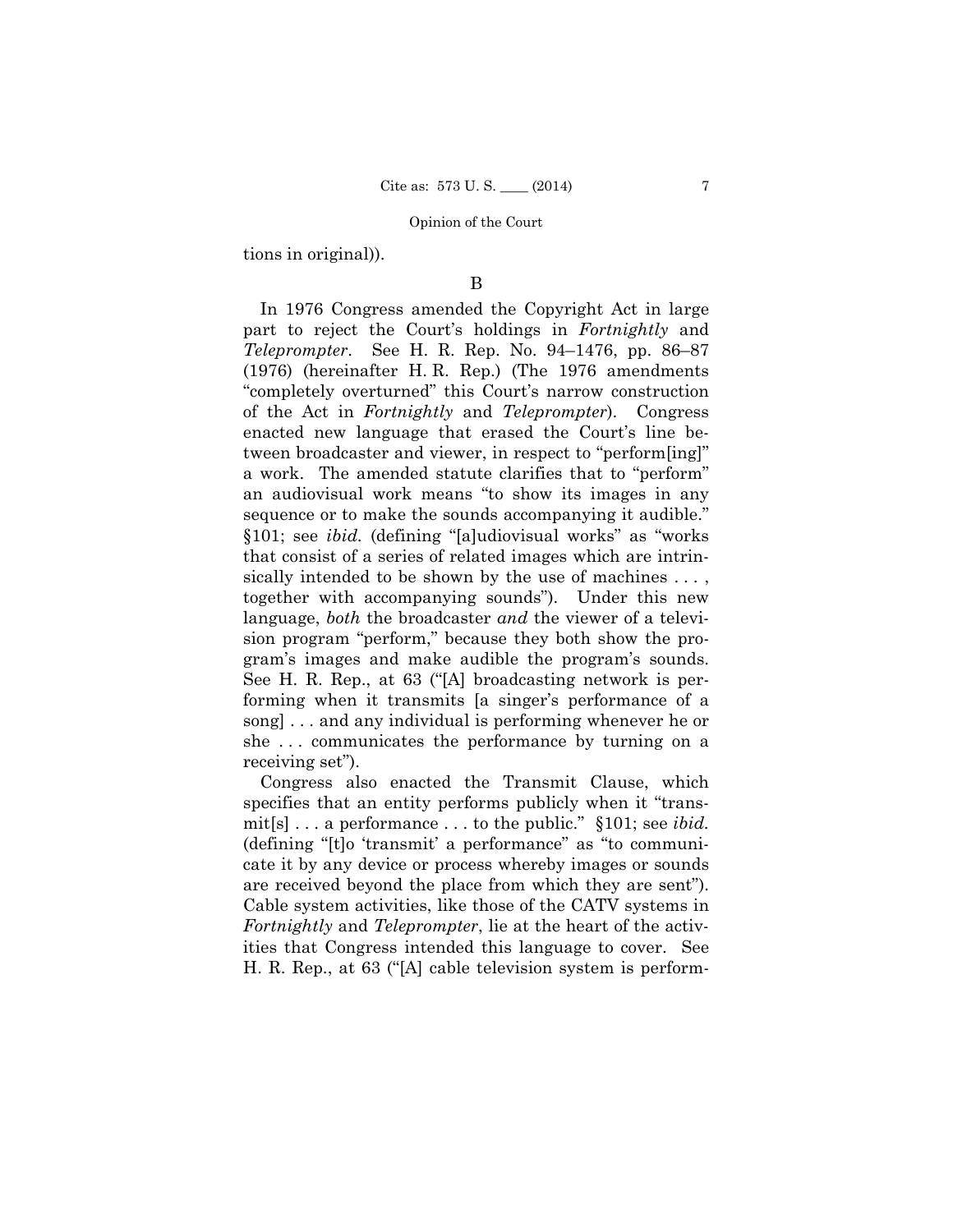ing when it retransmits [a network] broadcast to its subscribers"); see also *ibid.* ("The concep<sup>[t]</sup> of public performance ... cover[s] not only the initial rendition or showing, but also any further act by which that rendition or showing is transmitted or communicated to the public"). The Clause thus makes clear that an entity that acts like a CATV system itself performs, even if when doing so, it simply enhances viewers' ability to receive broadcast television signals.

Congress further created a new section of the Act to regulate cable companies' public performances of copyrighted works. See §111. Section 111 creates a complex, highly detailed compulsory licensing scheme that sets out the conditions, including the payment of compulsory fees, under which cable systems may retransmit broadcasts. H. R. Rep., at 88 (Section 111 is primarily "directed at the operation of cable television systems and the terms and conditions of their liability for the retransmission of copyrighted works").

Congress made these three changes to achieve a similar end: to bring the activities of cable systems within the scope of the Copyright Act.

#### C

This history makes clear that Aereo is not simply an equipment provider. Rather, Aereo, and not just its subscribers, "perform[s]" (or "transmit[s]"). Aereo's activities are substantially similar to those of the CATV companies that Congress amended the Act to reach. See *id.,* at 89 ("[C]able systems are commercial enterprises whose basic retransmission operations are based on the carriage of copyrighted program material"). Aereo sells a service that allows subscribers to watch television programs, many of which are copyrighted, almost as they are being broadcast. In providing this service, Aereo uses its own equipment, housed in a centralized warehouse, outside of its users'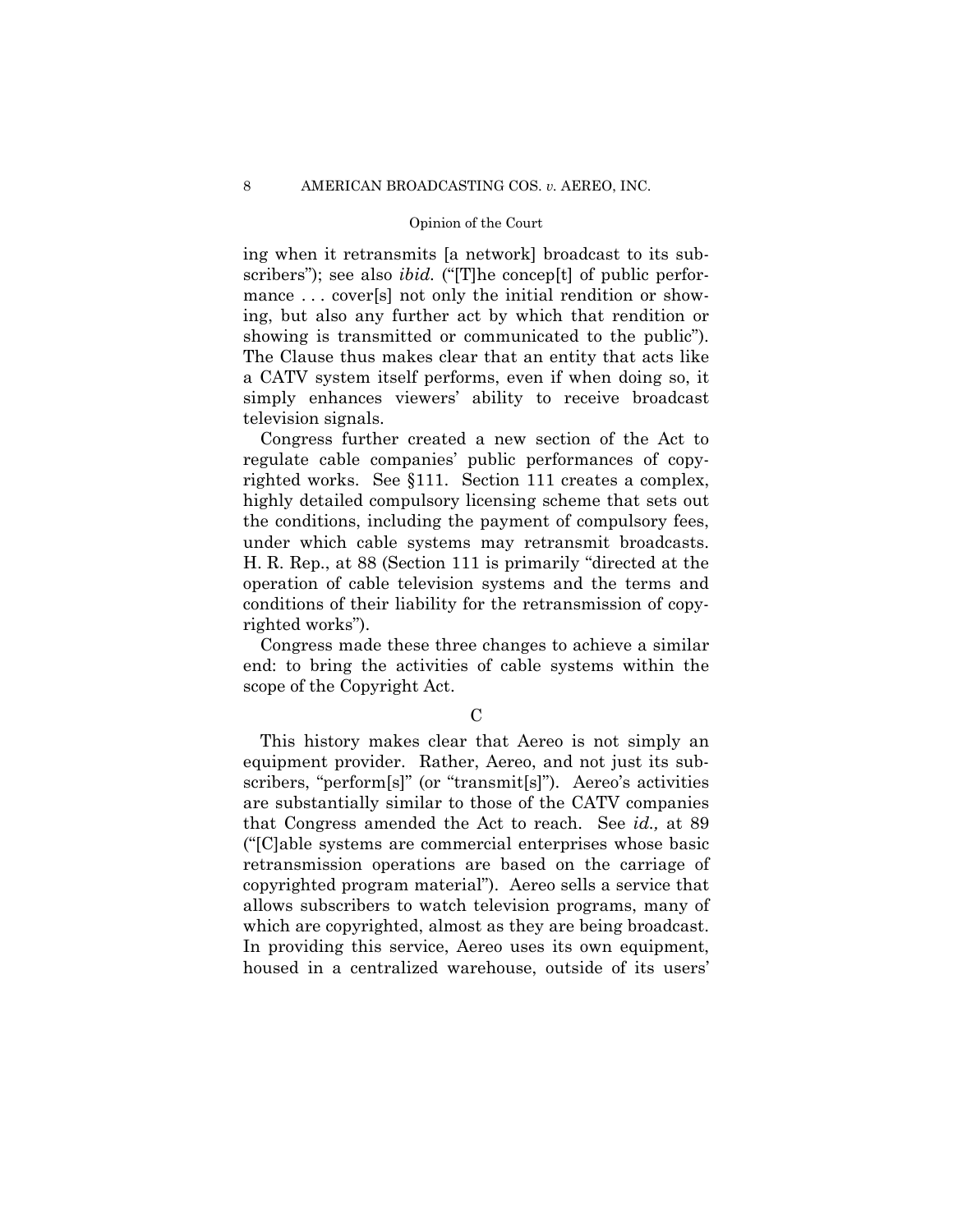homes. By means of its technology (antennas, transcoders, and servers), Aereo's system "receive[s] programs that have been released to the public and carr[ies] them by private channels to additional viewers." *Fortnightly*, 392 U. S., at 400. It "carr[ies] ... whatever programs [it] receive[s]," and it offers "all the programming" of each over-the-air station it carries. *Id.,* at 392, 400.

Aereo's equipment may serve a "viewer function"; it may enhance the viewer's ability to receive a broadcaster's programs. It may even emulate equipment a viewer could use at home. But the same was true of the equipment that was before the Court, and ultimately before Congress, in *Fortnightly* and *Teleprompter.* 

We recognize, and Aereo and the dissent emphasize, one particular difference between Aereo's system and the cable systems at issue in *Fortnightly* and *Teleprompter*. The systems in those cases transmitted constantly; they sent continuous programming to each subscriber's television set. In contrast, Aereo's system remains inert until a subscriber indicates that she wants to watch a program. Only at that moment, in automatic response to the subscriber's request, does Aereo's system activate an antenna and begin to transmit the requested program.

found in that library. See  $$106(1)$  ("exclusive righ[t] ... to This is a critical difference, says the dissent. It means that Aereo's subscribers, not Aereo, "selec[t] the copyrighted content" that is "perform[ed]," *post,* at 4 (opinion of SCALIA, J.), and for that reason they, not Aereo, "transmit" the performance. Aereo is thus like "a copy shop that provides its patrons with a library card." *Post,* at 5. A copy shop is not directly liable whenever a patron uses the shop's machines to "reproduce" copyrighted materials reproduce the copyrighted work"). And by the same token, Aereo should not be directly liable whenever its patrons use its equipment to "transmit" copyrighted television programs to their screens.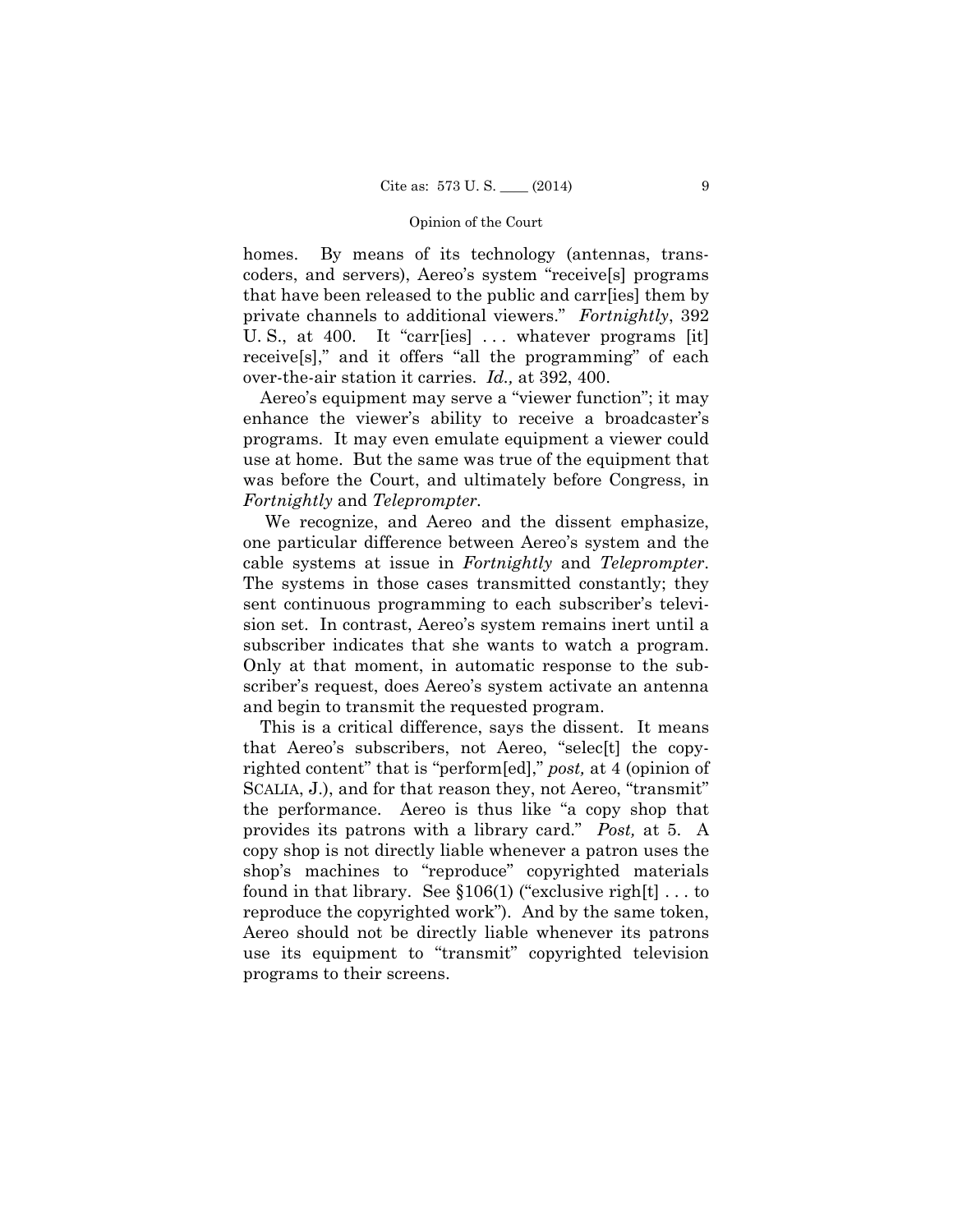In our view, however, the dissent's copy shop argument, in whatever form, makes too much out of too little. Given Aereo's overwhelming likeness to the cable companies targeted by the 1976 amendments, this sole technological difference between Aereo and traditional cable companies does not make a critical difference here. The subscribers of the *Fortnightly* and *Teleprompter* cable systems also selected what programs to display on their receiving sets. Indeed, as we explained in *Fortnightly*, such a subscriber "could choose any of the . . . programs he wished to view by simply turning the knob on his own television set." 392 U. S., at 392. The same is true of an Aereo subscriber. Of course, in *Fortnightly* the television signals, in a sense, lurked behind the screen, ready to emerge when the subscriber turned the knob. Here the signals pursue their ordinary course of travel through the universe until today's "turn of the knob"—a click on a website—activates machinery that intercepts and reroutes them to Aereo's subscribers over the Internet. But this difference means nothing to the subscriber. It means nothing to the broadcaster. We do not see how this single difference, invisible to subscriber and broadcaster alike, could transform a system that is for all practical purposes a traditional cable system into "a copy shop that provides its patrons with a library card."

In other cases involving different kinds of service or technology providers, a user's involvement in the operation of the provider's equipment and selection of the content transmitted may well bear on whether the provider performs within the meaning of the Act. But the many similarities between Aereo and cable companies, considered in light of Congress' basic purposes in amending the Copyright Act, convince us that this difference is not critical here. We conclude that Aereo is not just an equipment supplier and that Aereo "perform[s]."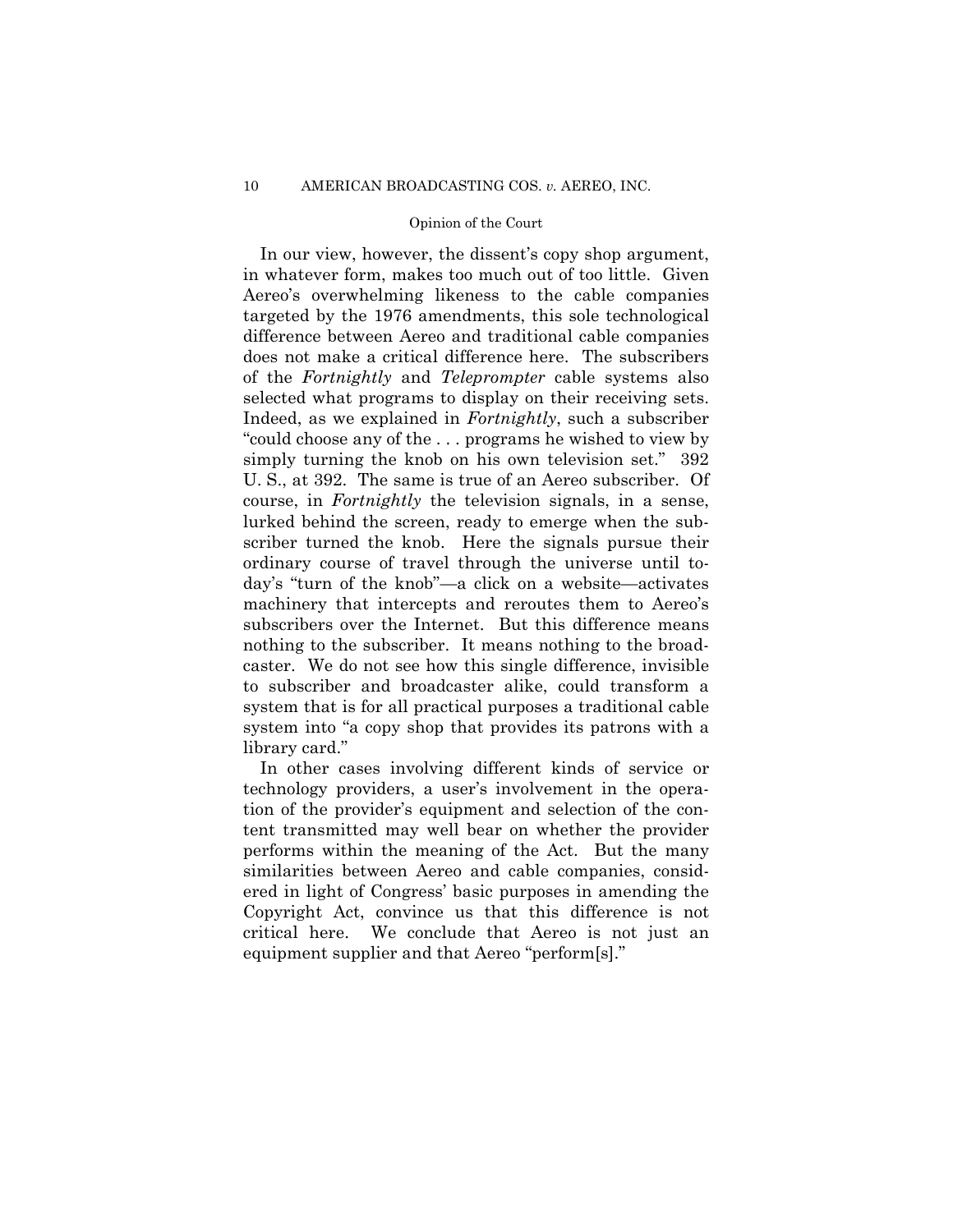## III

Next, we must consider whether Aereo performs petitioners' works "publicly," within the meaning of the Transmit Clause. Under the Clause, an entity performs a work publicly when it "transmit[s] . . . a performance . . . of the work . . . to the public." §101. Aereo denies that it satisfies this definition. It reasons as follows: First, the "performance" it "transmit[s]" is the performance created by its act of transmitting. And second, because each of these performances is capable of being received by one and only one subscriber, Aereo transmits privately, not publicly. Even assuming Aereo's first argument is correct, its second does not follow.

We begin with Aereo's first argument. What performance does Aereo transmit? Under the Act, "[t]o 'transmit' a performance . . . is to communicate it by any device or process whereby images or sounds are received beyond the place from which they are sent." *Ibid.* And "[t]o 'perform'" an audiovisual work means "to show its images in any sequence or to make the sounds accompanying it audible." *Ibid*.

Petitioners say Aereo transmits a *prior* performance of their works. Thus when Aereo retransmits a network's prior broadcast, the underlying broadcast (itself a performance) is the performance that Aereo transmits. Aereo, as discussed above, says the performance it transmits is the *new* performance created by its act of transmitting. That performance comes into existence when Aereo streams the sounds and images of a broadcast program to a subscriber's screen.

We assume *arguendo* that Aereo's first argument is correct. Thus, for present purposes, to transmit a performance of (at least) an audiovisual work means to communicate contemporaneously visible images and contemporaneously audible sounds of the work. Cf. *United States*  v. *American Soc. of Composers, Authors and Publishers*,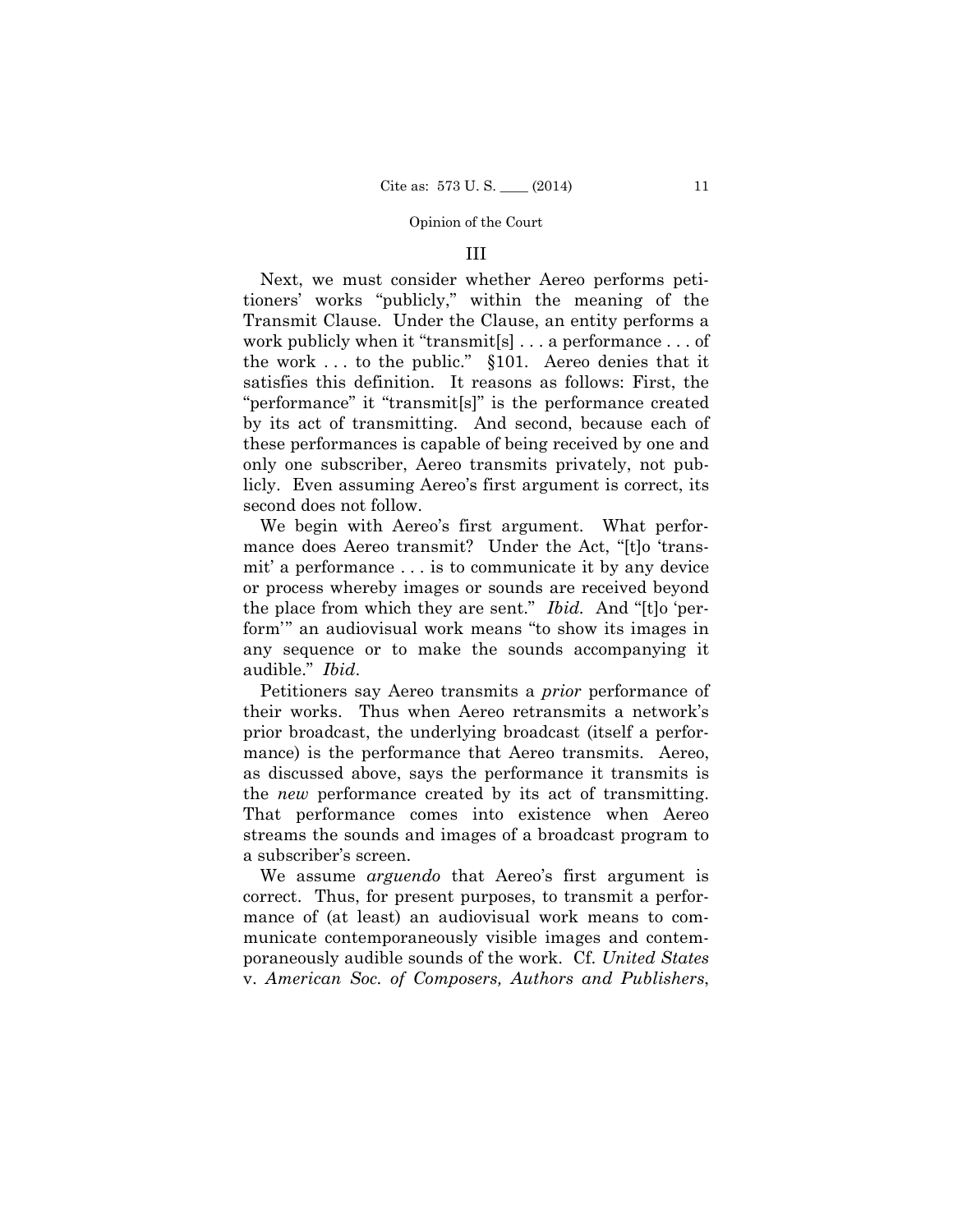627 F. 3d 64, 73 (CA2 2010) (holding that a download of a work is not a performance because the data transmitted are not "contemporaneously perceptible"). When an Aereo subscriber selects a program to watch, Aereo streams the program over the Internet to that subscriber. Aereo thereby "communicate[s]" to the subscriber, by means of a "device or process," the work's images and sounds. §101. And those images and sounds are contemporaneously visible and audible on the subscriber's computer (or other Internet-connected device). So under our assumed definition, Aereo transmits a performance whenever its subscribers watch a program.

But what about the Clause's further requirement that Aereo transmit a performance "to the public"? As we have said, an Aereo subscriber receives broadcast television signals with an antenna dedicated to him alone. Aereo's system makes from those signals a personal copy of the selected program. It streams the content of the copy to the same subscriber and to no one else. One and only one subscriber has the ability to see and hear each Aereo transmission. The fact that each transmission is to only one subscriber, in Aereo's view, means that it does not transmit a performance "to the public."

In terms of the Act's purposes, these differences do not distinguish Aereo's system from cable systems, which do perform "publicly." Viewed in terms of Congress' regulatory objectives, why should any of these technological differences matter? They concern the behind-the-scenes way in which Aereo delivers television programming to its viewers' screens. They do not render Aereo's commercial objective any different from that of cable companies. Nor do they significantly alter the viewing experience of Aereo's subscribers. Why would a subscriber who wishes to watch a television show care much whether images and sounds are delivered to his screen via a large multisubscriber antenna or one small dedicated antenna, whether they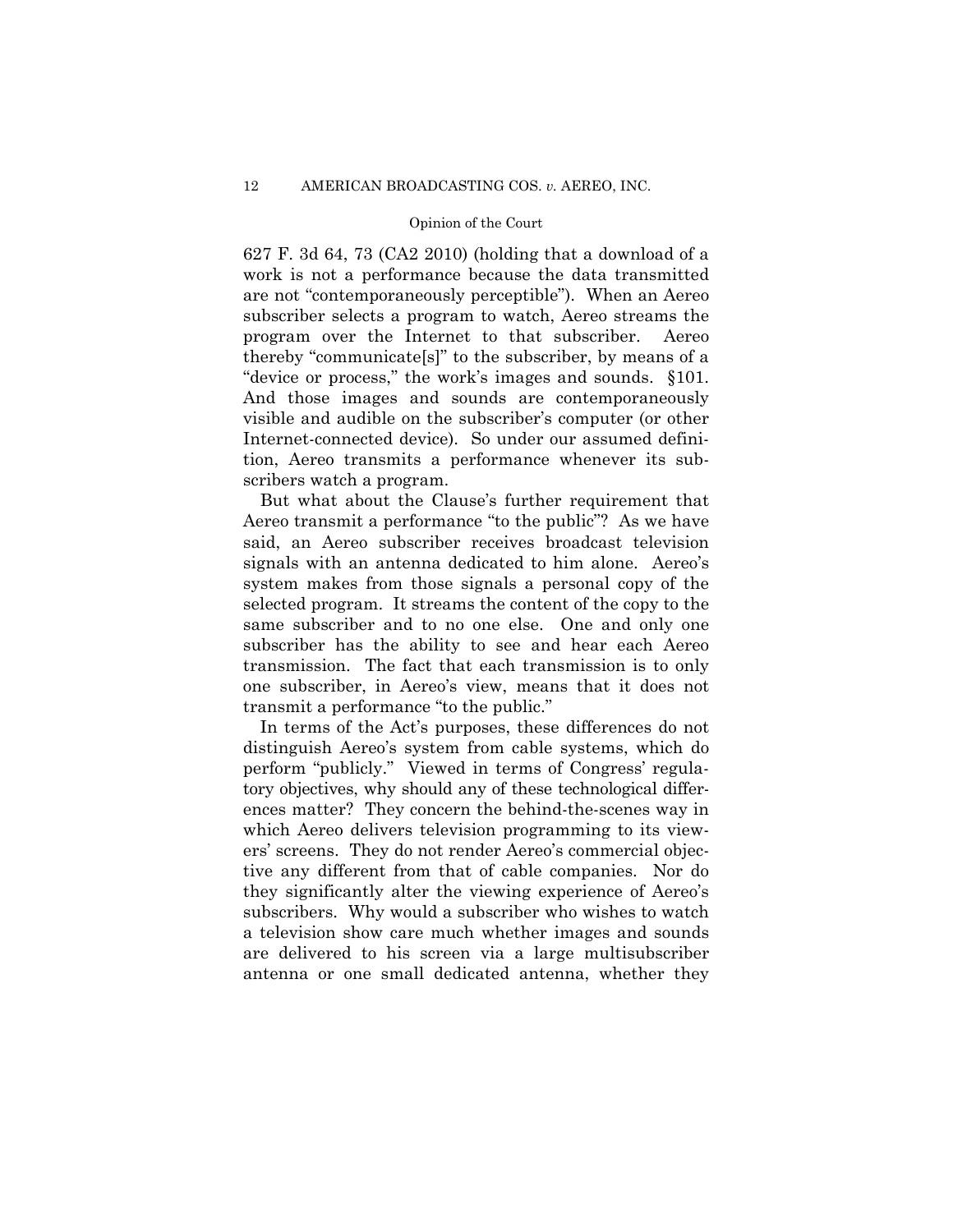arrive instantaneously or after a few seconds' delay, or whether they are transmitted directly or after a personal copy is made? And why, if Aereo is right, could not modern CATV systems simply continue the same commercial and consumer-oriented activities, free of copyright restrictions, provided they substitute such new technologies for old? Congress would as much have intended to protect a copyright holder from the unlicensed activities of Aereo as from those of cable companies.

The text of the Clause effectuates Congress' intent. Aereo's argument to the contrary relies on the premise that "to transmit . . . a performance" means to make a single transmission. But the Clause suggests that an entity may transmit a performance through multiple, discrete transmissions. That is because one can "transmit" or "communicate" something through a *set* of actions. Thus one can transmit a message to one's friends, irrespective of whether one sends separate identical e-mails to each friend or a single e-mail to all at once. So can an elected official communicate an idea, slogan, or speech to her constituents, regardless of whether she communicates that idea, slogan, or speech during individual phone calls to each constituent or in a public square.

The fact that a singular noun ("a performance") follows the words "to transmit" does not suggest the contrary. One can sing a song to his family, whether he sings the same song one-on-one or in front of all together. Similarly, one's colleagues may watch a performance of a particular play—say, this season's modern-dress version of "Measure for Measure"—whether they do so at separate or at the same showings. By the same principle, an entity may transmit a performance through one or several transmissions, where the performance is of the same work.

The Transmit Clause must permit this interpretation, for it provides that one may transmit a performance to the public "whether the members of the public capable of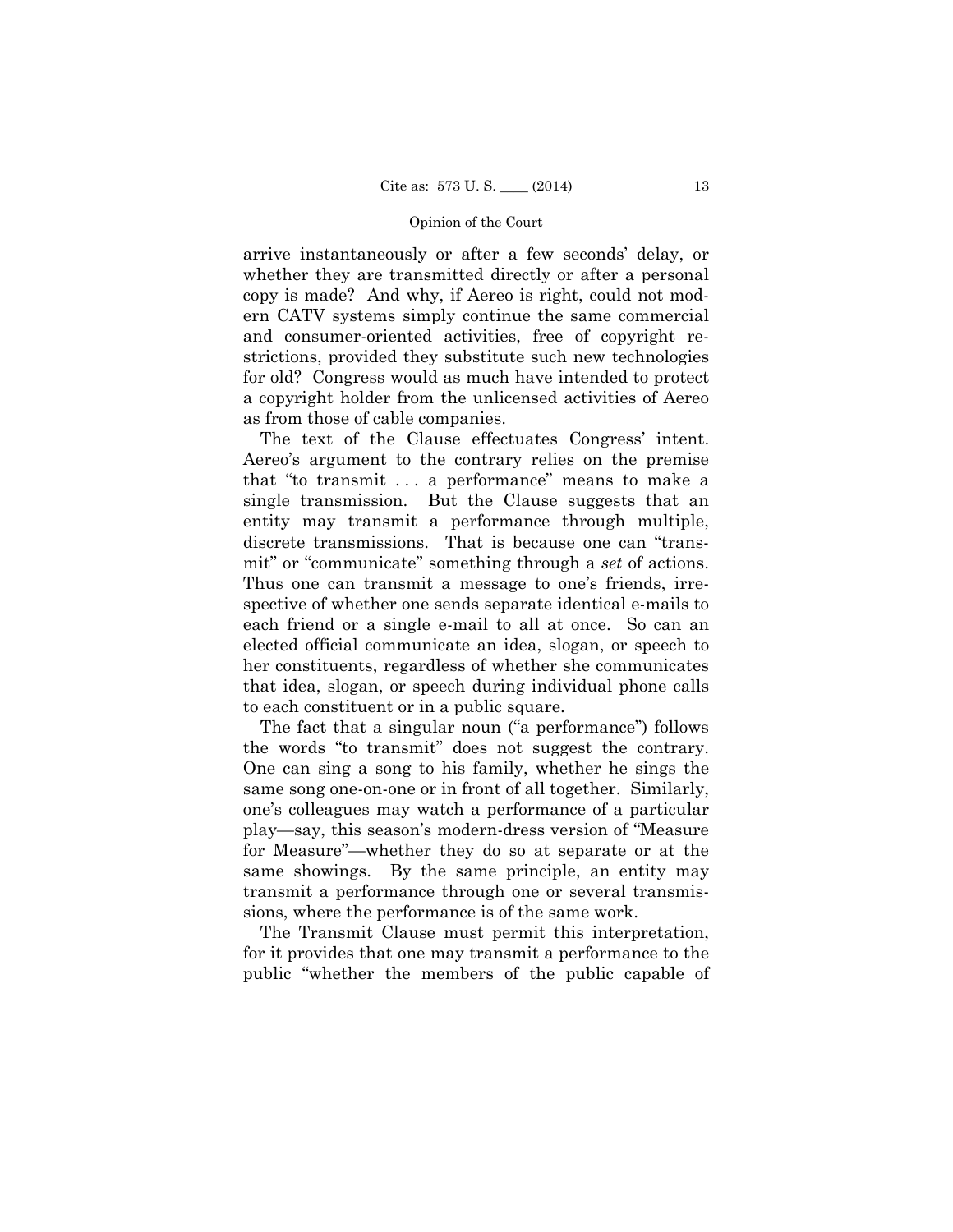receiving the performance . . . receive it . . . at the same time or at different times." §101. Were the words "to transmit . . . a performance" limited to a single act of communication, members of the public could not receive the performance communicated "at different times." Therefore, in light of the purpose and text of the Clause, we conclude that when an entity communicates the same contemporaneously perceptible images and sounds to multiple people, it transmits a performance to them regardless of the number of discrete communications it makes.

 We do not see how the fact that Aereo transmits via personal copies of programs could make a difference. The Act applies to transmissions "by means of any device or process." *Ibid.* And retransmitting a television program using user-specific copies is a "process" of transmitting a performance. A "cop[y]" of a work is simply a "material  $object|$ ... in which a work is fixed  $\ldots$  and from which the work can be perceived, reproduced, or otherwise communicated." *Ibid.* So whether Aereo transmits from the same or separate copies, it performs the same work; it shows the same images and makes audible the same sounds. Therefore, when Aereo streams the same television program to multiple subscribers, it "transmit[s] . . . a performance" to all of them.

 Moreover, the subscribers to whom Aereo transmits television programs constitute "the public." Aereo communicates the same contemporaneously perceptible images and sounds to a large number of people who are unrelated and unknown to each other. This matters because, although the Act does not define "the public," it specifies that an entity performs publicly when it performs at "any place where a substantial number of persons outside of a normal circle of a family and its social acquaintances is gathered." *Ibid.* The Act thereby suggests that "the public" consists of a large group of people outside of a family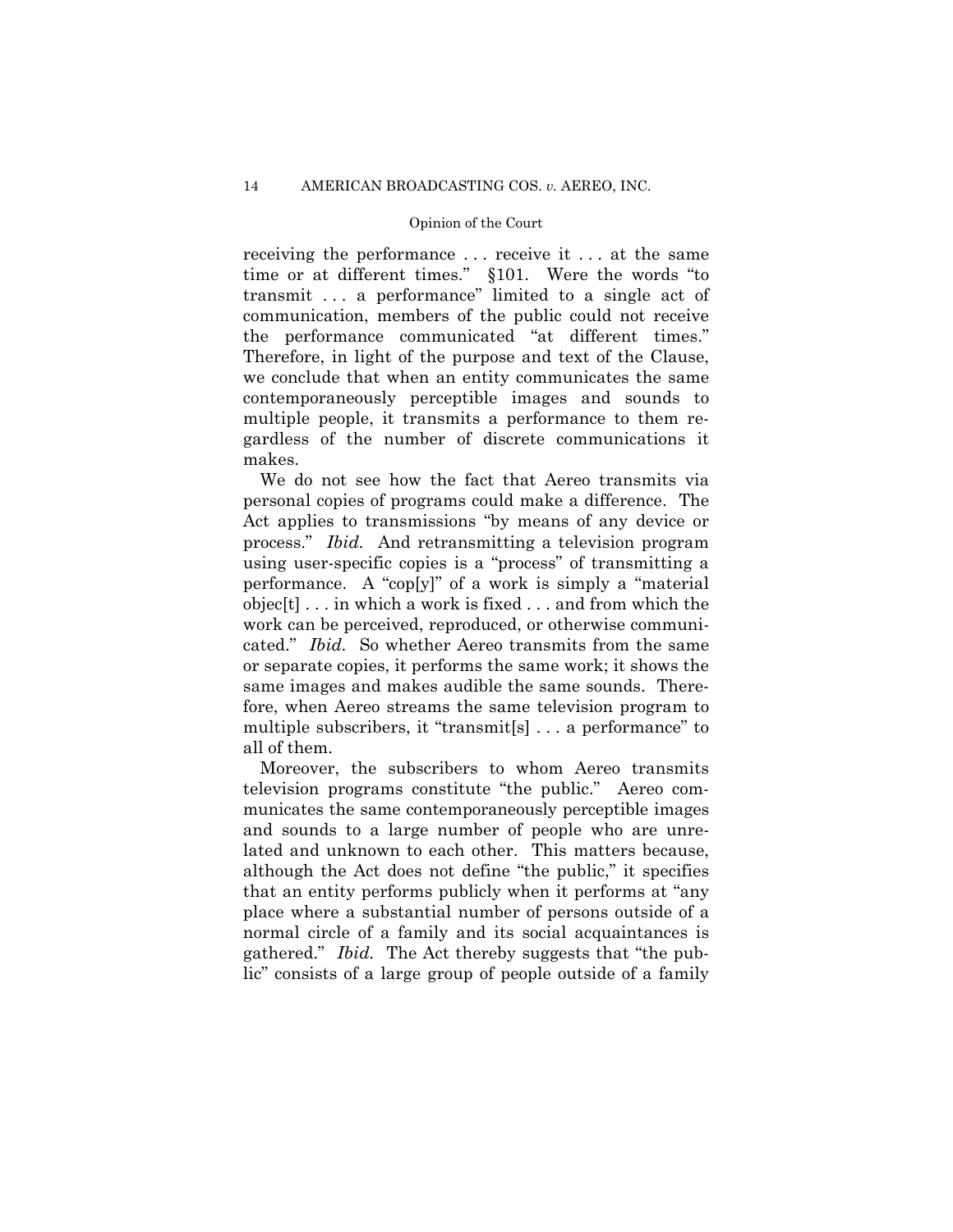and friends.

Neither the record nor Aereo suggests that Aereo's subscribers receive performances in their capacities as owners or possessors of the underlying works. This is relevant because when an entity performs to a set of people, whether they constitute "the public" often depends upon their relationship to the underlying work. When, for example, a valet parking attendant returns cars to their drivers, we would not say that the parking service provides cars "to the public." We would say that it provides the cars to their owners. We would say that a car dealership, on the other hand, does provide cars to the public, for it sells cars to individuals who lack a pre-existing relationship to the cars. Similarly, an entity that transmits a performance to individuals in their capacities as owners or possessors does not perform to "the public," whereas an entity like Aereo that transmits to large numbers of paying subscribers who lack any prior relationship to the works does so perform.

Finally, we note that Aereo's subscribers may receive the same programs at different times and locations. This fact does not help Aereo, however, for the Transmit Clause expressly provides that an entity may perform publicly "whether the members of the public capable of receiving the performance . . . receive it in the same place or in separate places and at the same time or at different times." *Ibid.* In other words, "the public" need not be situated together, spatially or temporally. For these reasons, we conclude that Aereo transmits a performance of petitioners' copyrighted works to the public, within the meaning of the Transmit Clause.

# IV

Aereo and many of its supporting *amici* argue that to apply the Transmit Clause to Aereo's conduct will impose copyright liability on other technologies, including new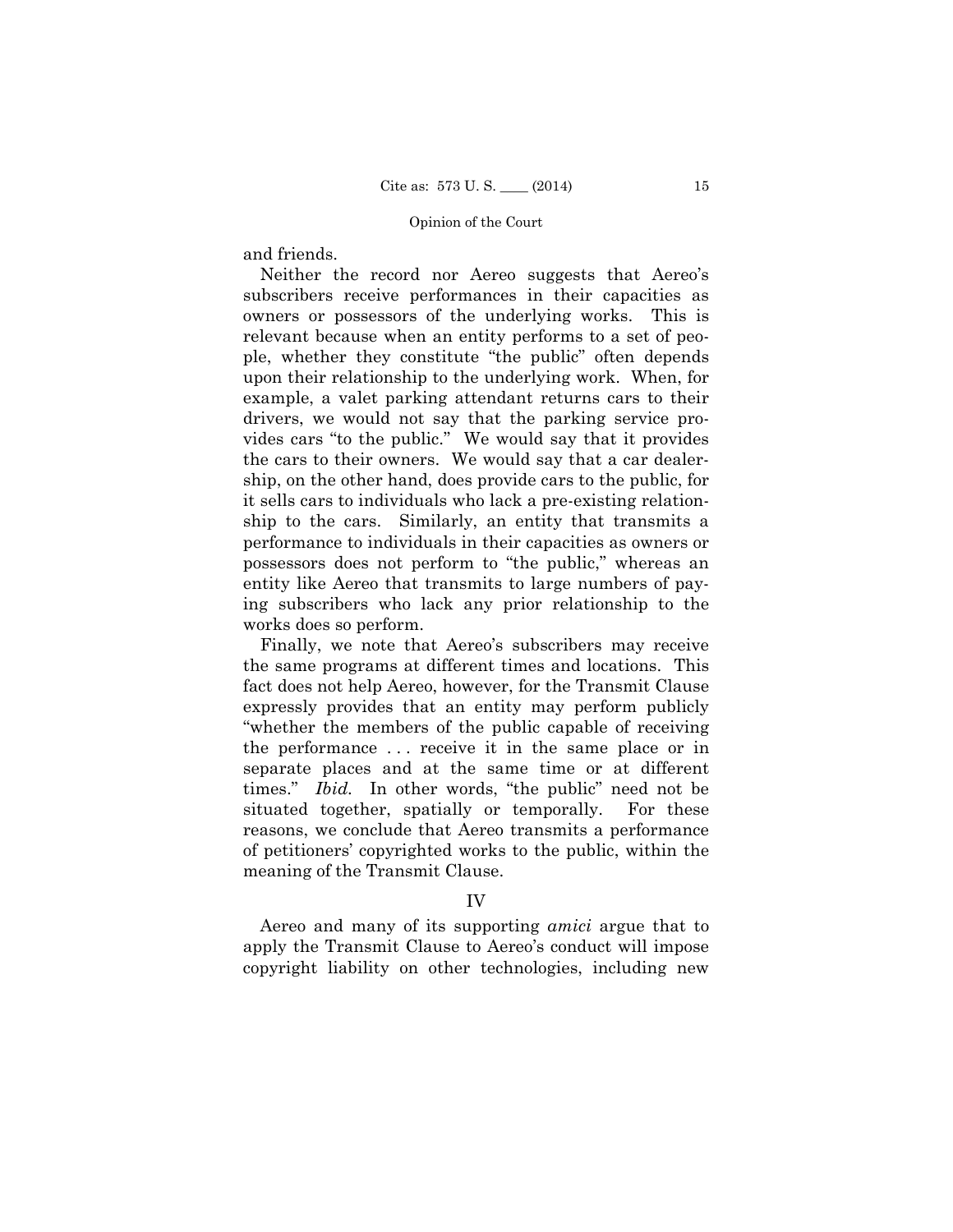the emergence or use of different kinds of technologies. technologies, that Congress could not possibly have wanted to reach. We agree that Congress, while intending the Transmit Clause to apply broadly to cable companies and their equivalents, did not intend to discourage or to control But we do not believe that our limited holding today will have that effect.

 work. See Brief for Respondent 31 ("[I]f a distributor . . . For one thing, the history of cable broadcast transmissions that led to the enactment of the Transmit Clause informs our conclusion that Aereo "perform[s]," but it does not determine whether different kinds of providers in different contexts also "perform." For another, an entity only transmits a performance when it communicates contemporaneously perceptible images and sounds of a sells [multiple copies of a digital video disc] by mail to consumers, . . . [its] distribution of the DVDs merely makes it possible for the recipients to perform the work themselves—it is not a 'device or process' by which the *distributor* publicly performs the work" (emphasis in original)).

Further, we have interpreted the term "the public" to apply to a group of individuals acting as ordinary members of the public who pay primarily to watch broadcast television programs, many of which are copyrighted. We have said that it does not extend to those who act as owners or possessors of the relevant product. And we have not considered whether the public performance right is infringed when the user of a service pays primarily for something other than the transmission of copyrighted works, such as the remote storage of content. See Brief for United States as *Amicus Curiae* 31 (distinguishing cloudbased storage services because they "offer consumers more numerous and convenient means of playing back copies that the consumers have *already* lawfully acquired" (emphasis in original)). In addition, an entity does not trans-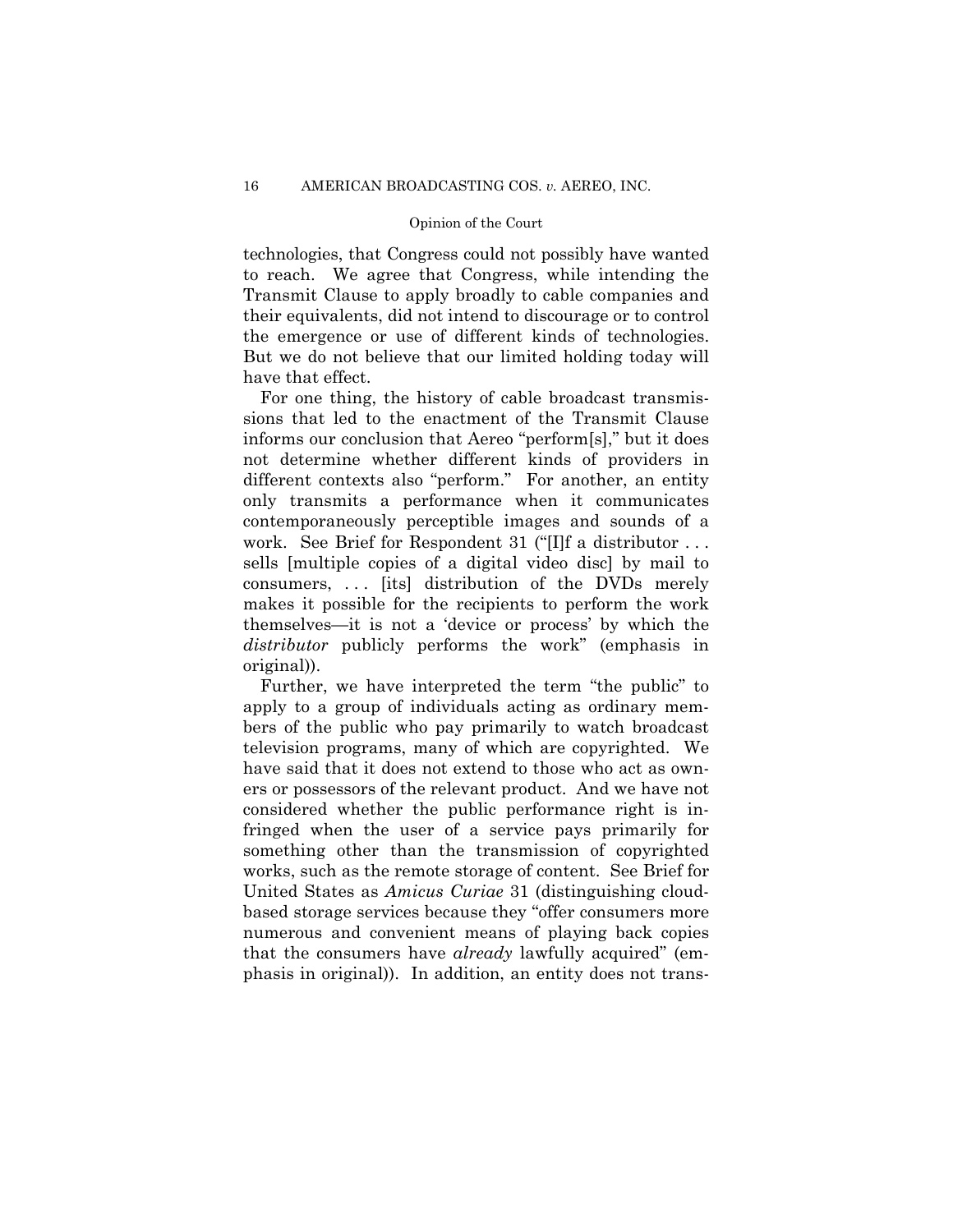mit to the public if it does not transmit to a substantial number of people outside of a family and its social circle.

We also note that courts often apply a statute's highly general language in light of the statute's basic purposes. Finally, the doctrine of "fair use" can help to prevent inappropriate or inequitable applications of the Clause. See *Sony Corp. of America* v. *Universal City Studios, Inc.*, 464 U. S. 417 (1984).

We cannot now answer more precisely how the Transmit Clause or other provisions of the Copyright Act will apply to technologies not before us. We agree with the Solicitor General that "[q]uestions involving cloud computing, [remote storage] DVRs, and other novel issues not before the Court, as to which 'Congress has not plainly marked [the] course,' should await a case in which they are squarely presented." Brief for United States as *Amicus Curiae* 34 (quoting *Sony*, *supra*, at 431 (alteration in original)). And we note that, to the extent commercial actors or other interested entities may be concerned with the relationship between the development and use of such technologies and the Copyright Act, they are of course free to seek action from Congress. Cf. Digital Millennium Copyright Act, 17 U. S. C. §512.

\* \* \*

 In sum, having considered the details of Aereo's practices, we find them highly similar to those of the CATV systems in *Fortnightly* and *Teleprompter.* And those are activities that the 1976 amendments sought to bring within the scope of the Copyright Act. Insofar as there are differences, those differences concern not the nature of the service that Aereo provides so much as the technological manner in which it provides the service. We conclude that those differences are not adequate to place Aereo's activities outside the scope of the Act.

For these reasons, we conclude that Aereo "perform[s]"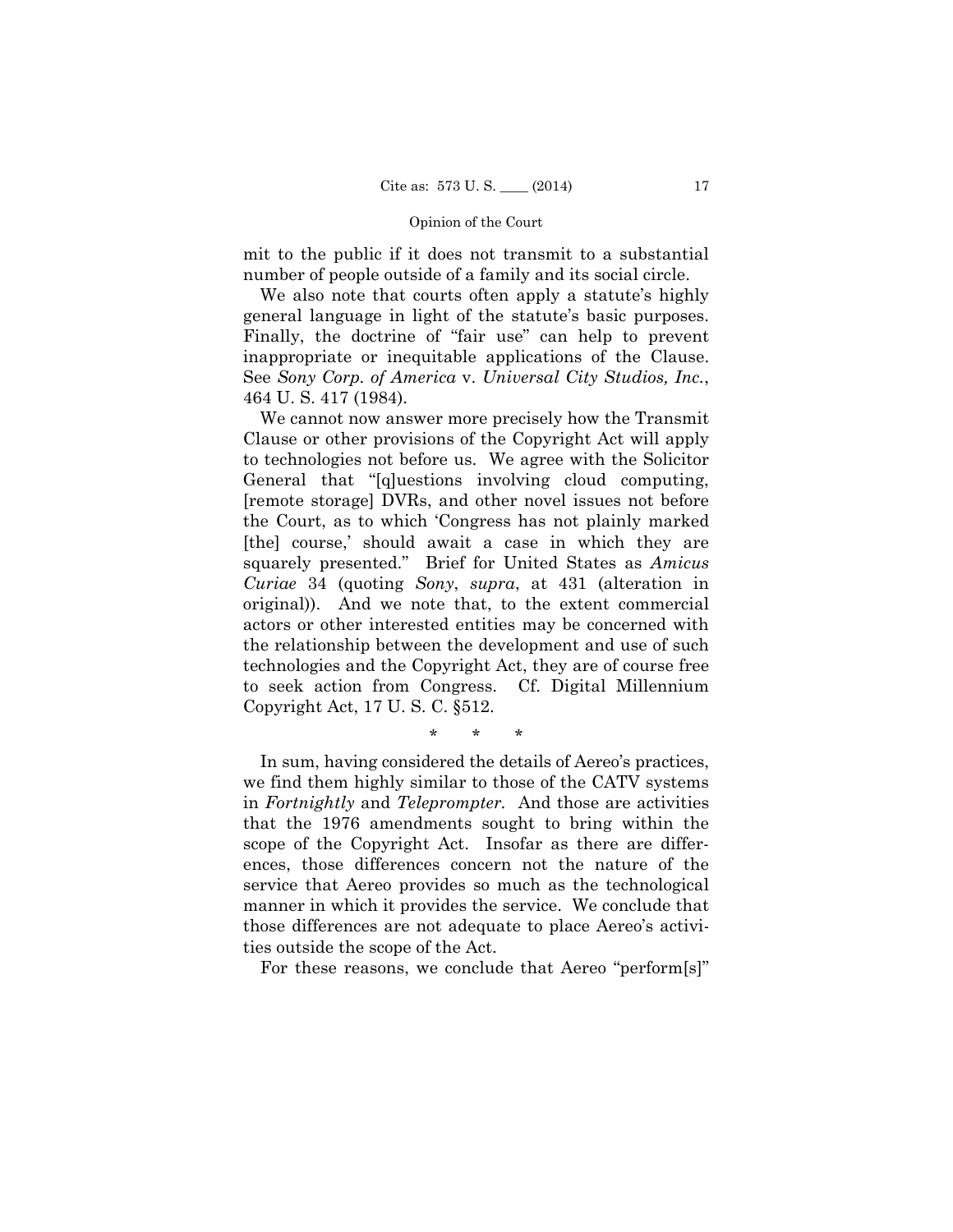petitioners' copyrighted works "publicly," as those terms are defined by the Transmit Clause. We therefore reverse the contrary judgment of the Court of Appeals, and we remand the case for further proceedings consistent with this opinion.

*It is so ordered.*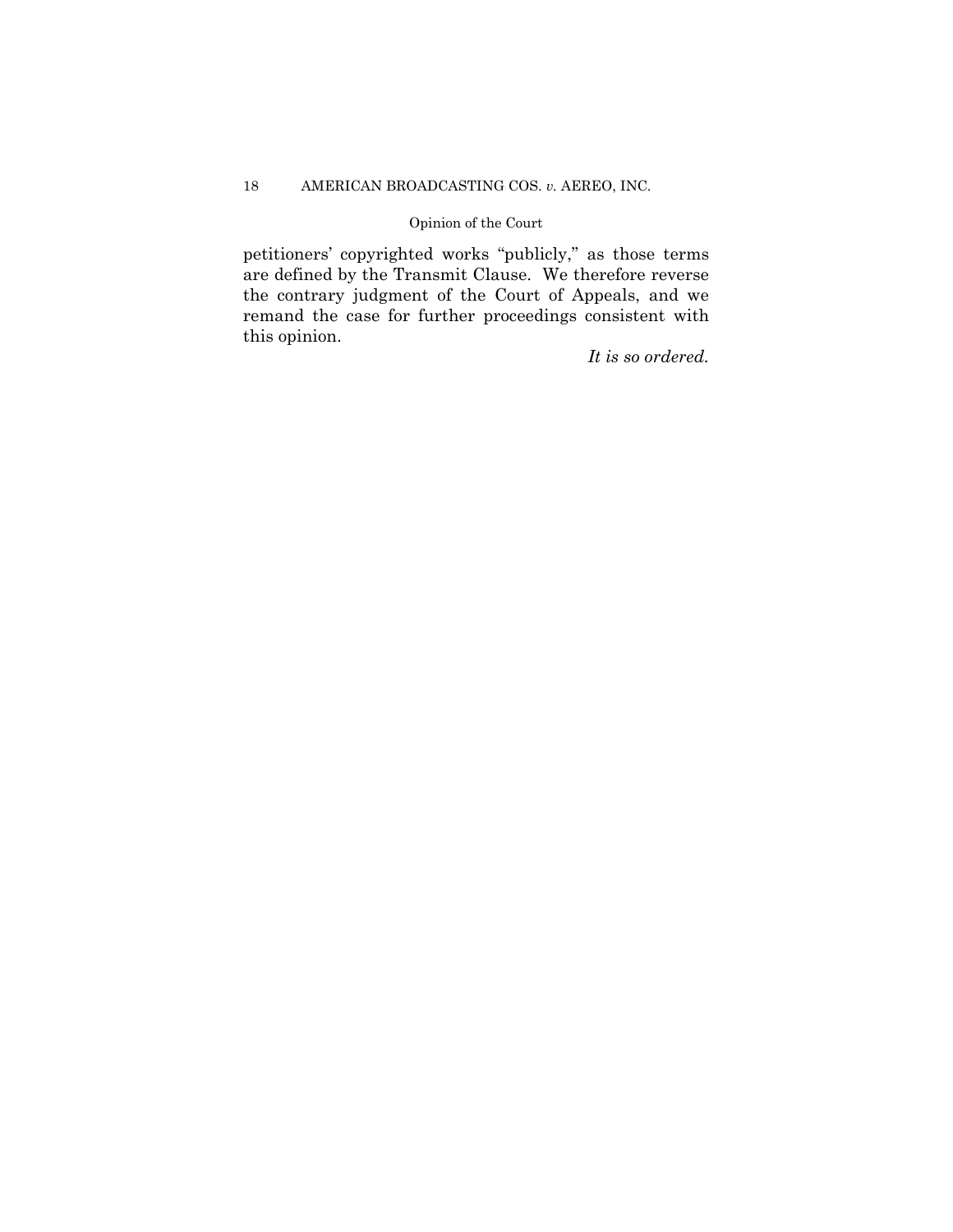# $\frac{1}{2}$  ,  $\frac{1}{2}$  ,  $\frac{1}{2}$  ,  $\frac{1}{2}$  ,  $\frac{1}{2}$  ,  $\frac{1}{2}$  ,  $\frac{1}{2}$ **SUPREME COURT OF THE UNITED STATES**

### $\frac{1}{2}$  ,  $\frac{1}{2}$  ,  $\frac{1}{2}$  ,  $\frac{1}{2}$  ,  $\frac{1}{2}$  ,  $\frac{1}{2}$ No. 13–461

# AMERICAN BROADCASTING COMPANIES, INC., ET AL., PETITIONERS *v.* AEREO, INC., FKA BAMBOOM LABS, INC.

### ON WRIT OF CERTIORARI TO THE UNITED STATES COURT OF APPEALS FOR THE SECOND CIRCUIT

### [June 25, 2014]

JUSTICE SCALIA, with whom JUSTICE THOMAS and JUSTICE ALITO join, dissenting.

 select, including the Networks' copyrighted programs. This case is the latest skirmish in the long-running copyright battle over the delivery of television programming. Petitioners, a collection of television networks and affiliates (Networks), broadcast copyrighted programs on the public airwaves for all to see. Aereo, respondent, operates an automated system that allows subscribers to receive, on Internet-connected devices, programs that they The Networks sued Aereo for several forms of copyright infringement, but we are here concerned with a single claim: that Aereo violates the Networks' "exclusive righ[t]" to "perform" their programs "publicly." 17 U. S. C. §106(4). That claim fails at the very outset because Aereo does not "perform" at all. The Court manages to reach the opposite conclusion only by disregarding widely accepted rules for service-provider liability and adopting in their place an improvised standard ("looks-like-cable-TV") that will sow confusion for years to come.

#### I. Legal Standard

There are two types of liability for copyright infringement: direct and secondary. As its name suggests, the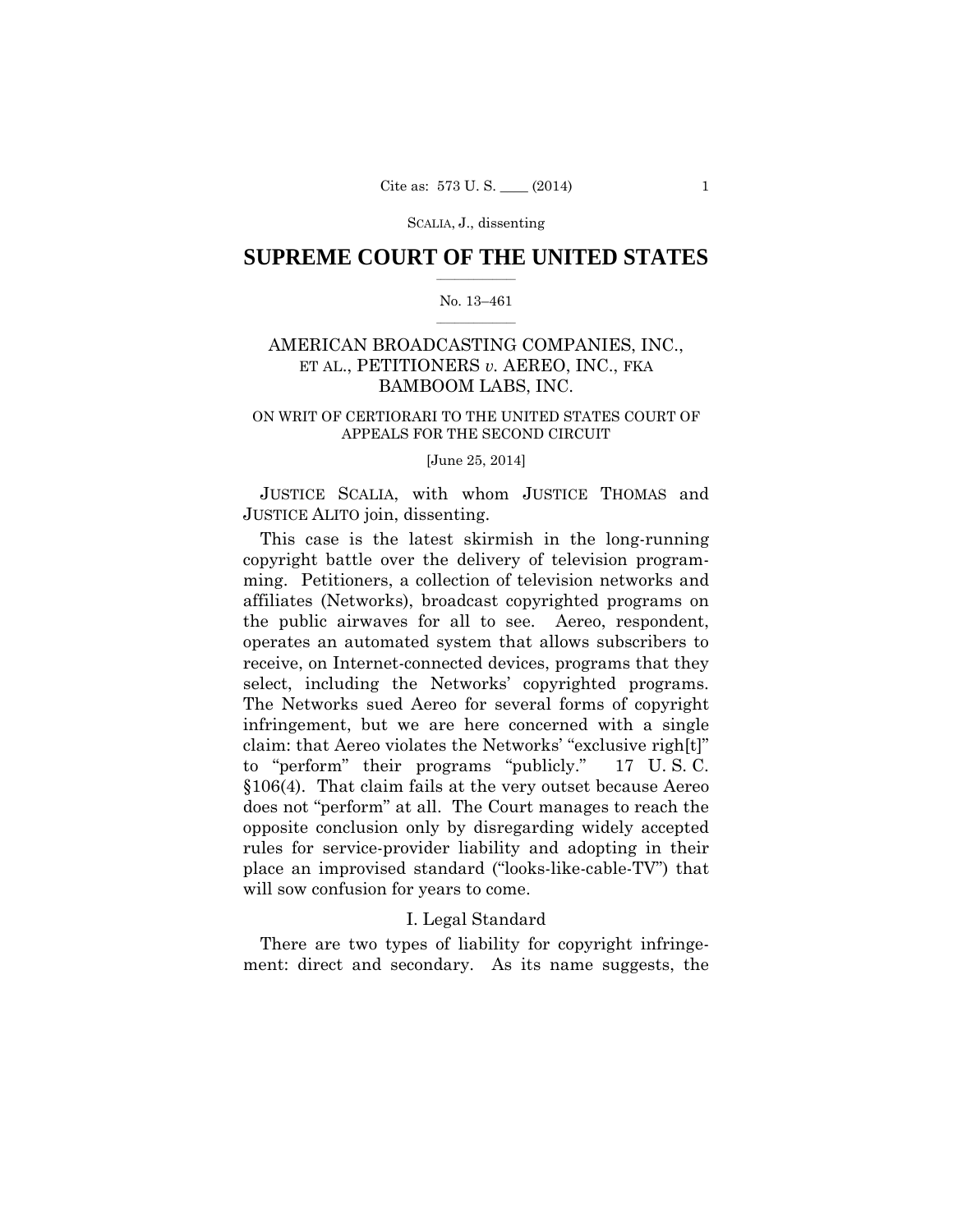former applies when an actor personally engages in infringing conduct. See *Sony Corp. of America* v. *Universal City Studios, Inc.*, 464 U. S. 417, 433 (1984). Secondary liability, by contrast, is a means of holding defendants responsible for infringement by third parties, even when the defendants "have not themselves engaged in the infringing activity." *Id.*, at 435. It applies when a defendant "intentionally induc[es] or encourag[es]" infringing acts by others or profits from such acts "while declining to exercise a right to stop or limit [them]." *Metro-Goldwyn-Mayer Studios Inc.* v. *Grokster, Ltd.*, 545 U. S. 913, 930 (2005).

Most suits against equipment manufacturers and service providers involve secondary-liability claims. For example, when movie studios sued to block the sale of Sony's Betamax videocassette recorder (VCR), they argued that Sony was liable because *its customers* were making unauthorized copies. See *Sony*, *supra*, at 434–435. Record labels and movie studios relied on a similar theory when they sued Grokster and StreamCast, two providers of peer-to-peer file-sharing software. See *Grokster*, *supra*, at 920–921, 927.

This suit, or rather the portion of it before us here, is fundamentally different. The Networks claim that Aereo *directly* infringes their public-performance right. Accordingly, the Networks must prove that Aereo "perform[s]" copyrighted works, §106(4), when its subscribers log in, select a channel, and push the "watch" button. That process undoubtedly results in a performance; the question is *who* does the performing. See *Cartoon Network LP, LLLP*  v. *CSC Holdings, Inc.*, 536 F. 3d 121, 130 (CA2 2008). If Aereo's subscribers perform but Aereo does not, the claim necessarily fails.

The Networks' claim is governed by a simple but profoundly important rule: A defendant may be held directly liable only if it has engaged in volitional conduct that violates the Act. See 3 W. Patry, Copyright §9:5.50 (2013).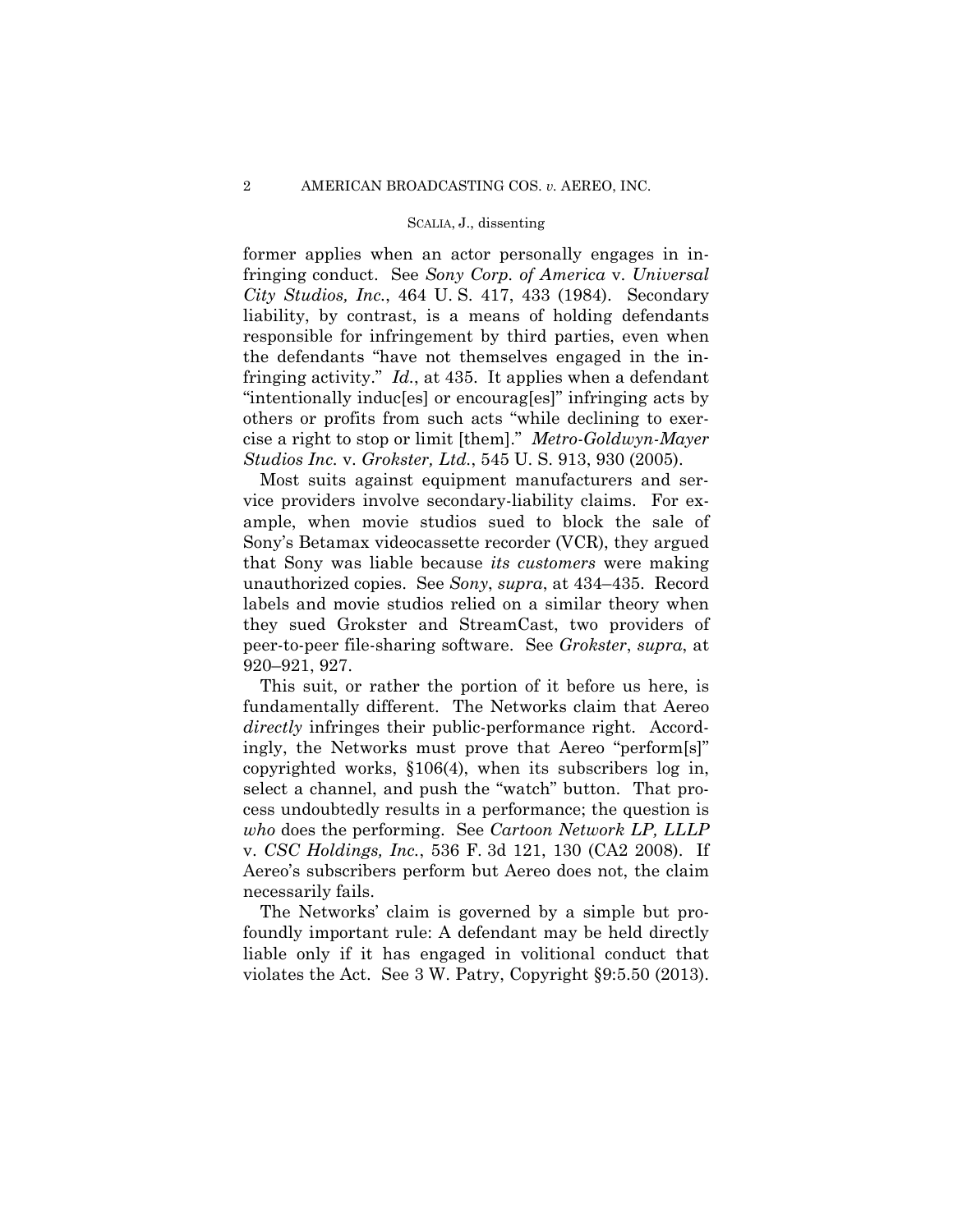This requirement is firmly grounded in the Act's text, which defines "perform" in active, affirmative terms: One "perform[s]" a copyrighted "audiovisual work," such as a movie or news broadcast, by "show[ing] its images in any sequence" or "mak[ing] the sounds accompanying it audible." §101. And since the Act makes it unlawful to copy or perform copyrighted works, not to copy or perform in general, see  $\S501(a)$ , the volitional-act requirement demands conduct directed to the plaintiff 's copyrighted material, see *Sony, supra,* at 434. Every Court of Appeals to have considered an automated-service provider's direct liability for copyright infringement has adopted that rule. See *Fox Broadcasting Co.* v. *Dish Network LLC*, 747 F. 3d 1060, 1066–1068 (CA9 2014); *Cartoon Network, supra,* at 130–131 (CA2 2008); *CoStar Group, Inc.* v. *LoopNet, Inc.*, 373 F. 3d 544, 549–550 (CA4 2004).1 Although we have not opined on the issue, our cases are fully consistent with a volitional-conduct requirement. For example, we gave several examples of direct infringement in *Sony*, each of which involved a volitional act directed to the plaintiff's copyrighted material. See 464 U. S., at 437, n. 18.

The volitional-conduct requirement is not at issue in most direct-infringement cases; the usual point of dispute is whether the defendant's conduct is infringing (*e.g.,* Does the defendant's design copy the plaintiff 's?), rather than whether the defendant has acted at all (*e.g.,* Did this defendant create the infringing design?). But it comes right to the fore when a direct-infringement claim is

<sup>1</sup>An unpublished decision of the Third Circuit is to the same effect. *Parker* v. *Google, Inc.*, 242 Fed. Appx. 833, 836–837 (2007) (*per curiam*).

The Networks muster only one case they say stands for a different approach, *New York Times Co.* v. *Tasini*, 533 U. S. 483 (2001). Reply Brief 18. But *Tasini* is clearly inapposite; it dealt with the question whether the defendants' copying was permissible, not whether the defendants were the ones who made the copies. See 533 U. S., at 487– 488, 492, 504–506.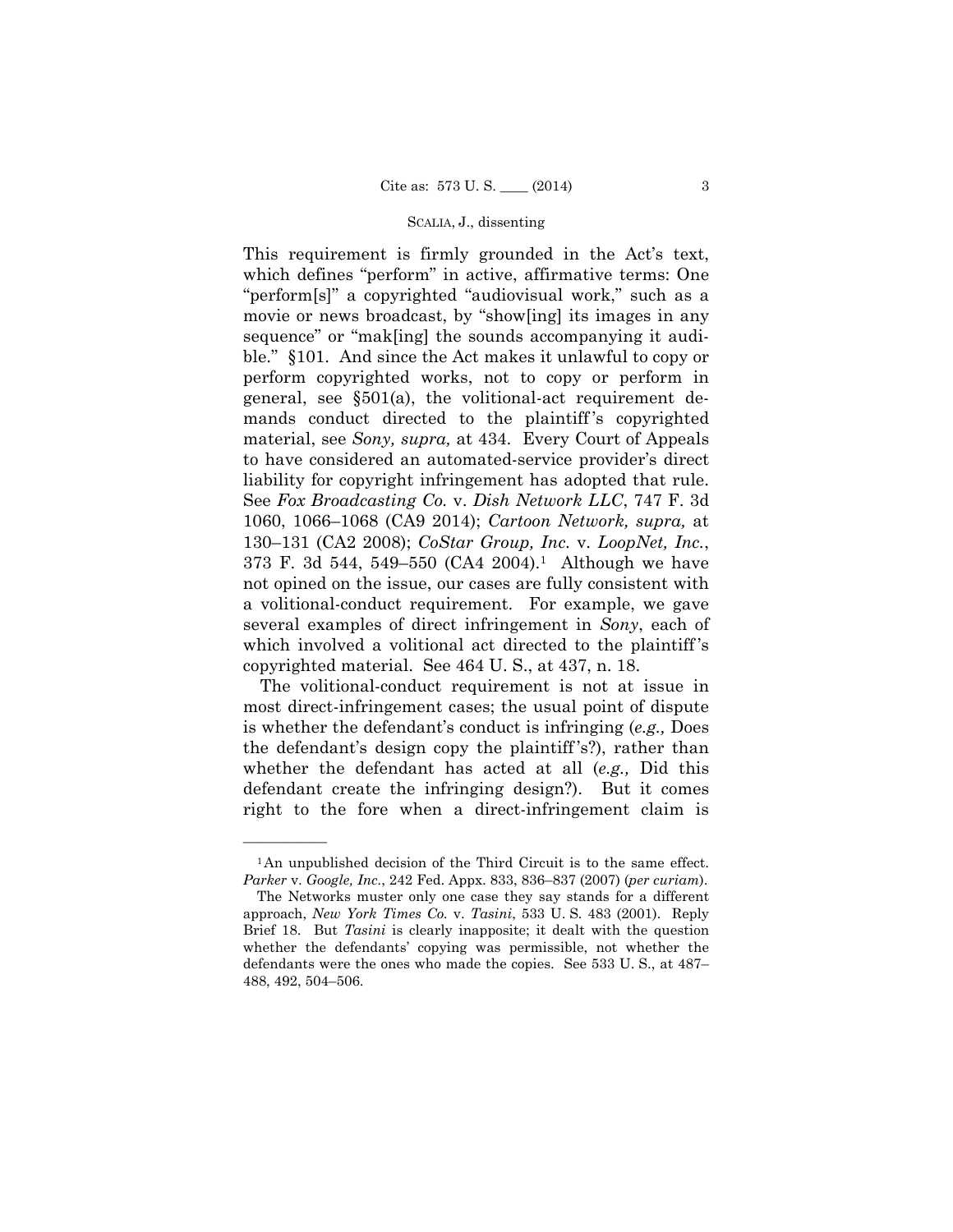lodged against a defendant who does nothing more than operate an automated, user-controlled system. See, *e.g., Fox Broadcasting*, *supra*, at 1067; *Cartoon Network*, *supra*, at 131. Internet-service providers are a prime example. When one user sends data to another, the provider's equipment facilitates the transfer automatically. Does that mean that the provider is directly liable when the transmission happens to result in the "reproduc[tion]," §106(1), of a copyrighted work? It does not. The provider's system is "totally indifferent to the material's content," whereas courts require "some aspect of volition" directed at the copyrighted material before direct liability may be imposed. *CoStar*, 373 F. 3d, at 550–551.2 The defendant may be held directly liable only if the defendant *itself* "trespassed on the exclusive domain of the copyright owner." *Id.,* at 550. Most of the time that issue will come down to who selects the copyrighted content: the defendant or its customers. See *Cartoon Network*, *supra,* at 131–132.

A comparison between copy shops and video-on-demand services illustrates the point. A copy shop rents out photocopiers on a per-use basis. One customer might copy his 10-year-old's drawings—a perfectly lawful thing to do while another might duplicate a famous artist's copyrighted photographs—a use clearly prohibited by §106(1). Either way, *the customer* chooses the content and activates the copying function; the photocopier does nothing except in response to the customer's commands. Because the shop plays no role in selecting the content, it cannot be held directly liable when a customer makes an infringing copy. See *CoStar*, *supra,* at 550.

<sup>2</sup>Congress has enacted several safe-harbor provisions applicable to automated network processes, see, *e.g.,* 17 U. S. C. §512(a)–(b), but those provisions do not foreclose "any other defense," §512(*l*), including a volitional-conduct defense.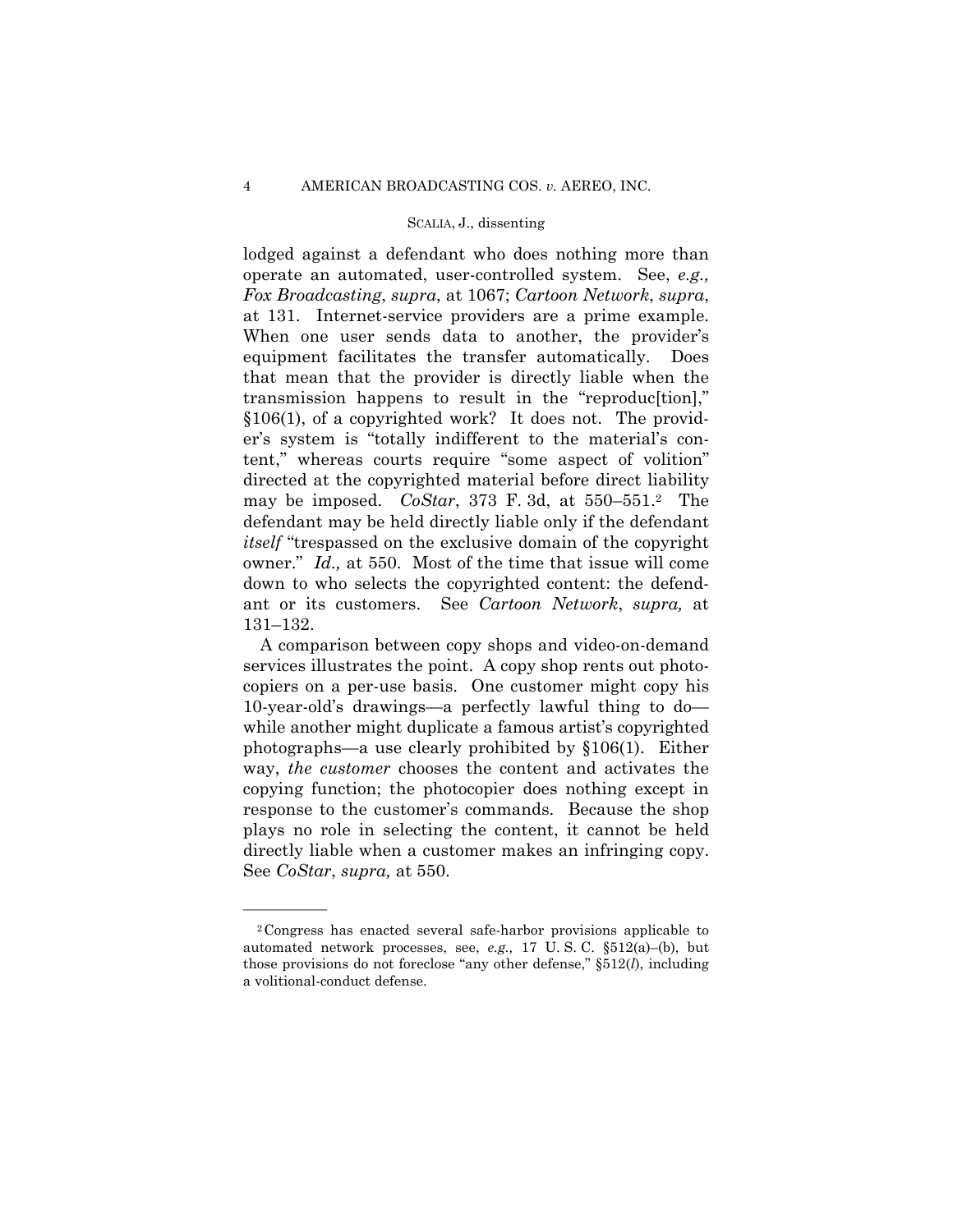Video-on-demand services, like photocopiers, respond automatically to user input, but they differ in one crucial respect: *They choose the content*. When a user signs in to Netflix, for example, "thousands of . . . movies [and] TV episodes" carefully curated by Netflix are "available to watch instantly." See How [D]oes Netflix [W]ork?, online at http://help.netflix.com/en/node/412 (as visited June 20, 2014, and available in Clerk of Court's case file). That selection and arrangement by the service provider constitutes a volitional act directed to specific copyrighted works and thus serves as a basis for direct liability.

The distinction between direct and secondary liability would collapse if there were not a clear rule for determining whether *the defendant* committed the infringing act. See *Cartoon Network*, 536 F. 3d, at 132–133. The volitional-conduct requirement supplies that rule; its purpose is not to excuse defendants from accountability, but to channel the claims against them into the correct analytical track. See Brief for 36 Intellectual Property and Copyright Law Professors as *Amici Curiae* 7. Thus, in the example given above, the fact that the copy shop does not choose the content simply means that its culpability will be assessed using secondary-liability rules rather than direct-liability rules. See *Sony*, *supra*, at 434–442; *Cartoon Network*, *supra*, at 132–133.

# II. Application to Aereo

So which is Aereo: the copy shop or the video-on-demand service? In truth, it is neither. Rather, it is akin to a copy shop that provides its patrons with a library card. Aereo offers access to an automated system consisting of routers, servers, transcoders, and dime-sized antennae. Like a photocopier or VCR, that system lies dormant until a subscriber activates it. When a subscriber selects a program, Aereo's system picks up the relevant broadcast signal, translates its audio and video components into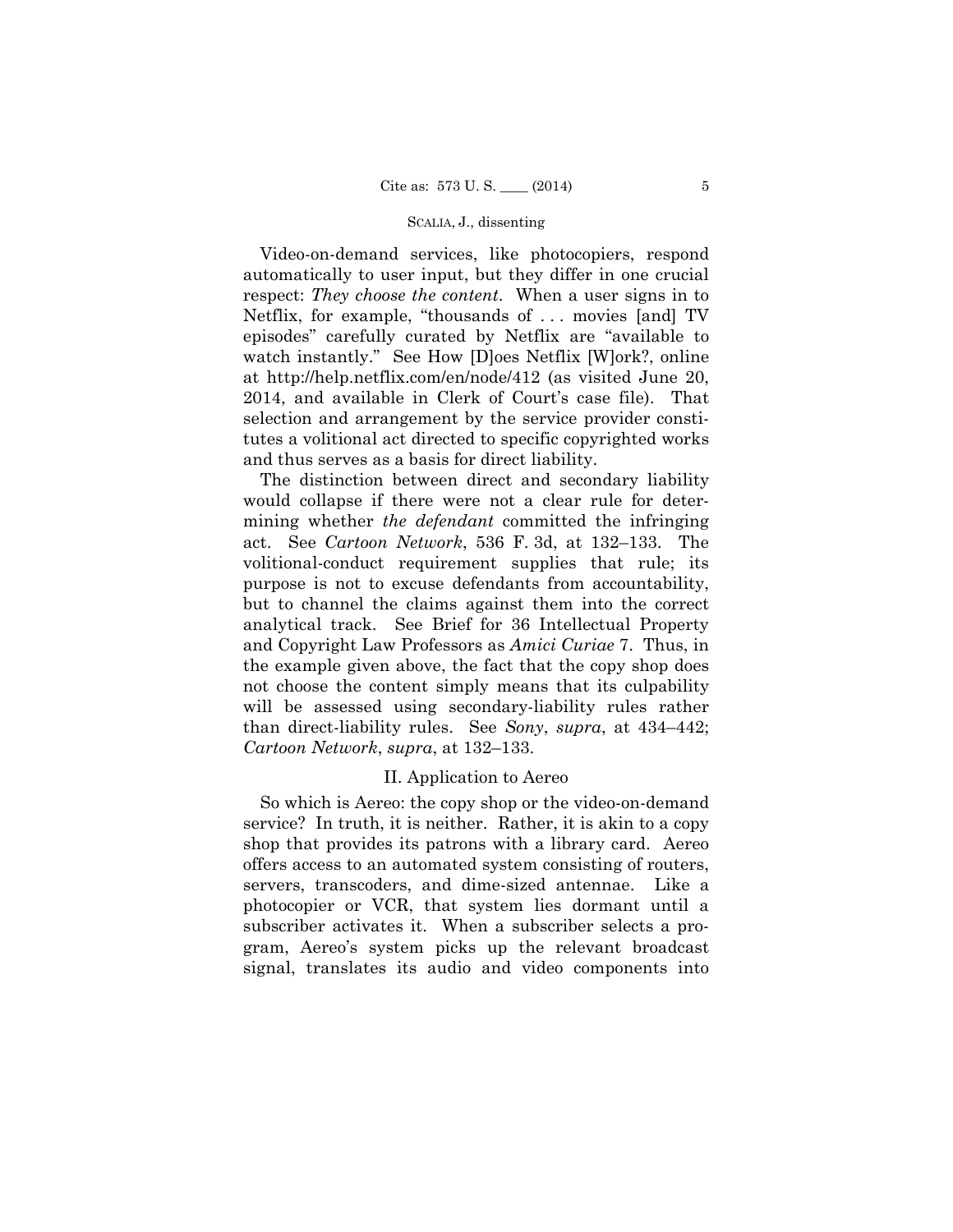digital data, stores the data in a user-specific file, and transmits that file's contents to the subscriber via the Internet—at which point the subscriber's laptop, tablet, or other device displays the broadcast just as an ordinary television would. The result of that process fits the statutory definition of a performance to a tee: The subscriber's device "show[s]" the broadcast's "images" and "make[s] the sounds accompanying" the broadcast "audible." §101. The only question is whether those performances are the product of Aereo's volitional conduct.

They are not. Unlike video-on-demand services, Aereo does not provide a prearranged assortment of movies and television shows. Rather, it assigns each subscriber an antenna that—like a library card—can be used to obtain whatever broadcasts are freely available. Some of those broadcasts are copyrighted; others are in the public domain. The key point is that subscribers call all the shots: Aereo's automated system does not relay any program, copyrighted or not, until a subscriber selects the program and tells Aereo to relay it. Aereo's operation of that system is a volitional act and a but-for cause of the resulting performances, but, as in the case of the copy shop, that degree of involvement is not enough for direct liability. See *Grokster*, 545 U. S., at 960 (BREYER, J., concurring) ("[T]he producer of a technology which *permits* unlawful copying does not himself *engage* in unlawful copying").

In sum, Aereo does not "perform" for the sole and simple reason that it does not make the choice of content. And because Aereo does not perform, it cannot be held directly liable for infringing the Networks' public-performance right.3 That conclusion does not necessarily mean that Aereo's service complies with the Copyright Act. Quite the

<sup>3</sup>Because I conclude that Aereo does not perform at all, I do not reach the question whether the performances in this case are to the public. See *ante,* at 10–15.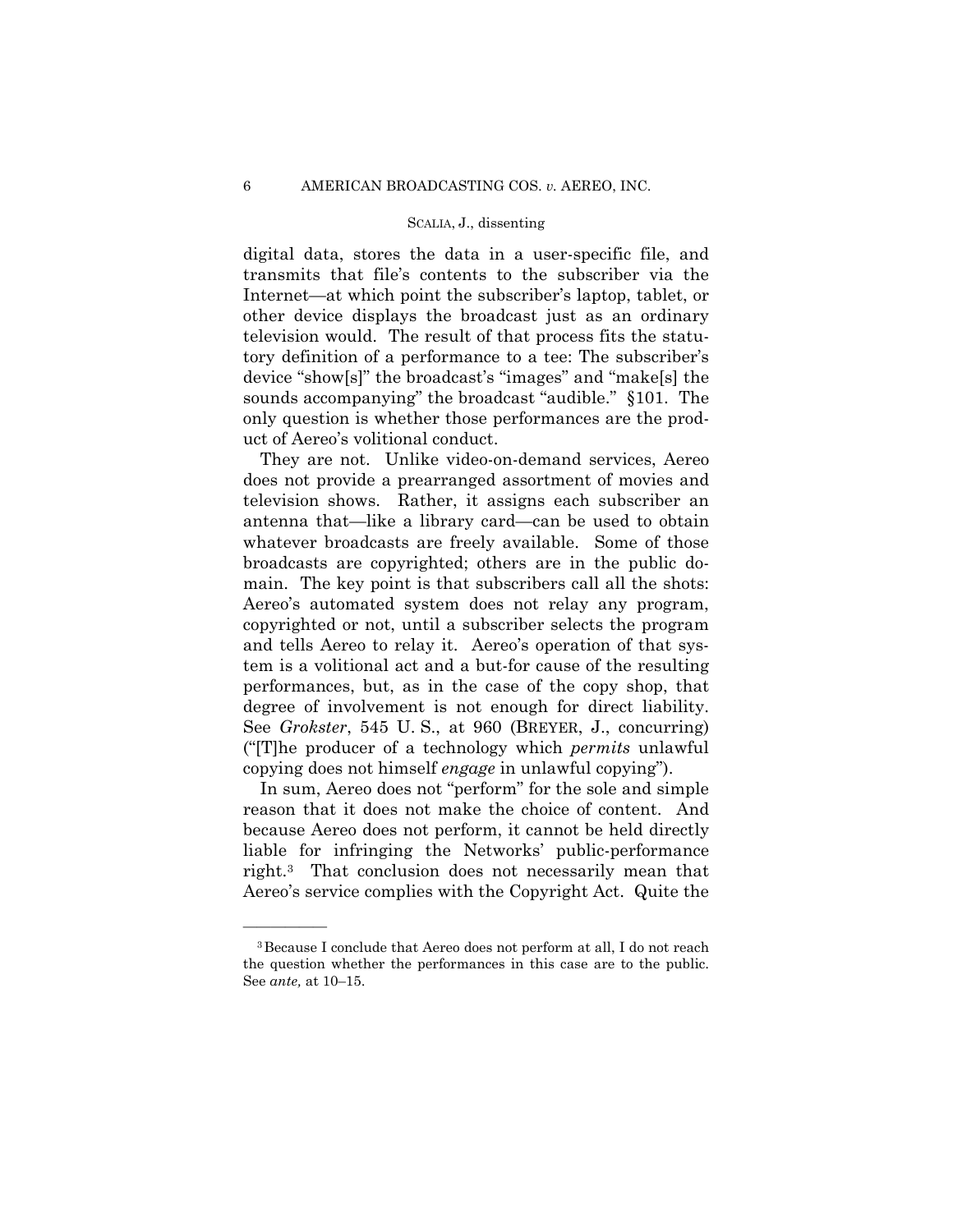contrary. The Networks' complaint alleges that Aereo is directly *and* secondarily liable for infringing their publicperformance rights (§106(4)) *and also* their reproduction rights (§106(1)). Their request for a preliminary injunction—the only issue before this Court—is based exclusively on the direct-liability portion of the public-performance claim (and further limited to Aereo's "watch" function, as opposed to its "record" function). See App. to Pet. for Cert. 60a–61a. Affirming the judgment below would merely return this case to the lower courts for consideration of the Networks' remaining claims.

# III. Guilt By Resemblance

The Court's conclusion that Aereo performs boils down to the following syllogism: (1) Congress amended the Act to overrule our decisions holding that cable systems do not perform when they retransmit over-the-air broadcasts; $4(2)$ Aereo looks a lot like a cable system; therefore (3) Aereo performs. *Ante,* at 4–10. That reasoning suffers from a trio of defects.

First, it is built on the shakiest of foundations. Perceiving the text to be ambiguous, *ante,* at 4, the Court reaches out to decide the case based on a few isolated snippets of legislative history, *ante,* at 7–8 (citing H. R. Rep. No. 94– 1476 (1976)). The Court treats those snippets as authoritative evidence of congressional intent even though they come from a single report issued by a committee whose members make up a small fraction of one of the two Houses of Congress. Little else need be said here about the severe shortcomings of that interpretative methodology. See *Lawson* v. *FMR LLC*, 571 U. S. \_\_\_, \_\_\_ (2014) (SCALIA, J., concurring in principal part and concurring in judgment)  $(slip op., at 1-2).$ 

<sup>4</sup>See *Teleprompter Corp.* v. *Columbia Broadcasting System, Inc.*, 415 U. S. 394 (1974); *Fortnightly Corp.* v. *United Artists Television, Inc.*, 392 U. S. 390 (1968).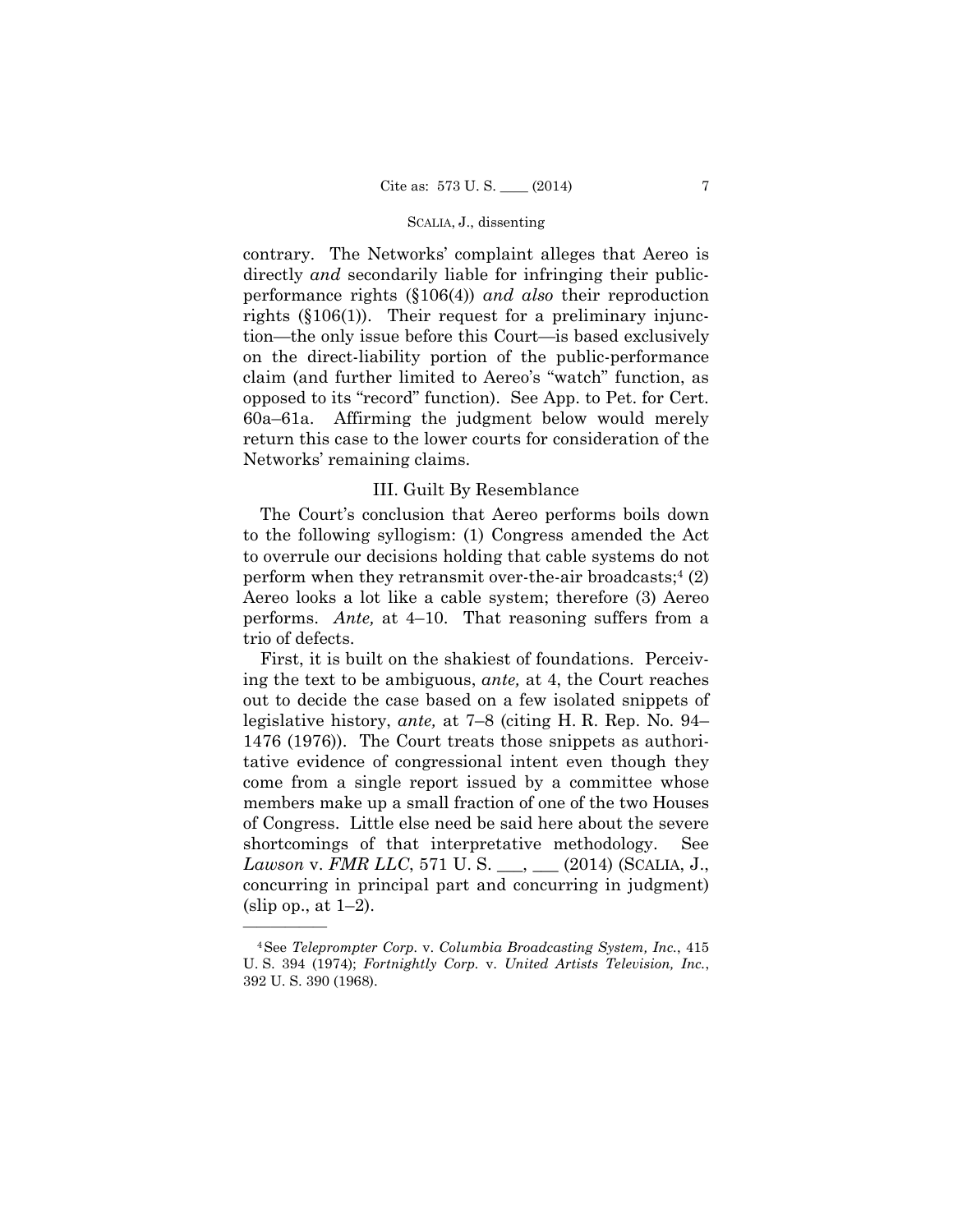Second, the Court's reasoning fails on its own terms because there are material differences between the cable systems at issue in *Teleprompter Corp.* v. *Columbia Broadcasting System, Inc.,* 415 U. S. 394 (1974), and *Fortnightly Corp.* v. *United Artists Television, Inc.,* 392 U. S. 390 (1968), on the one hand and Aereo on the other. The former (which were then known as community-antenna television systems) captured the full range of broadcast signals and forwarded them to all subscribers at all times, whereas Aereo transmits only specific programs selected by the user, at specific times selected by the user. The Court acknowledges this distinction but blithely concludes that it "does not make a critical difference." *Ante,* at 10. Even if that were true, the Court fails to account for other salient differences between the two technologies.<sup>5</sup> Though cable systems started out essentially as dumb pipes that routed signals from point A to point B, see *ante,* at 5, by the 1970's, that kind of service "'no longer exist[ed],'" Brief for Petitioners in *Columbia Broadcasting System, Inc.* v. *Teleprompter Corp.*, O. T. 1973, No. 72–1633, p. 22. At the time of our *Teleprompter* decision, cable companies "perform[ed] the same functions as 'broadcasters' by deliberately selecting and importing distant signals, originating programs, [and] selling commercials," *id.,* at 20, thus making them curators of content—more akin to video-ondemand services than copy shops. So far as the record reveals, Aereo does none of those things.

<sup>5</sup>The Court observes that "[t]he subscribers of the *Fortnightly* and *Teleprompter* cable systems . . . selected what programs to display on their receiving sets," but acknowledges that those choices were possible only because "the television signals, in a sense, lurked behind the screen, ready to emerge when the subscriber turned the knob." *Ante,* at 10. The latter point is dispositive: The signals were "ready to emerge" because the cable system—much like a video-on-demand provider took affirmative, volitional steps to *put* them there. As discussed above, the same cannot be said of the programs available through Aereo's automated system.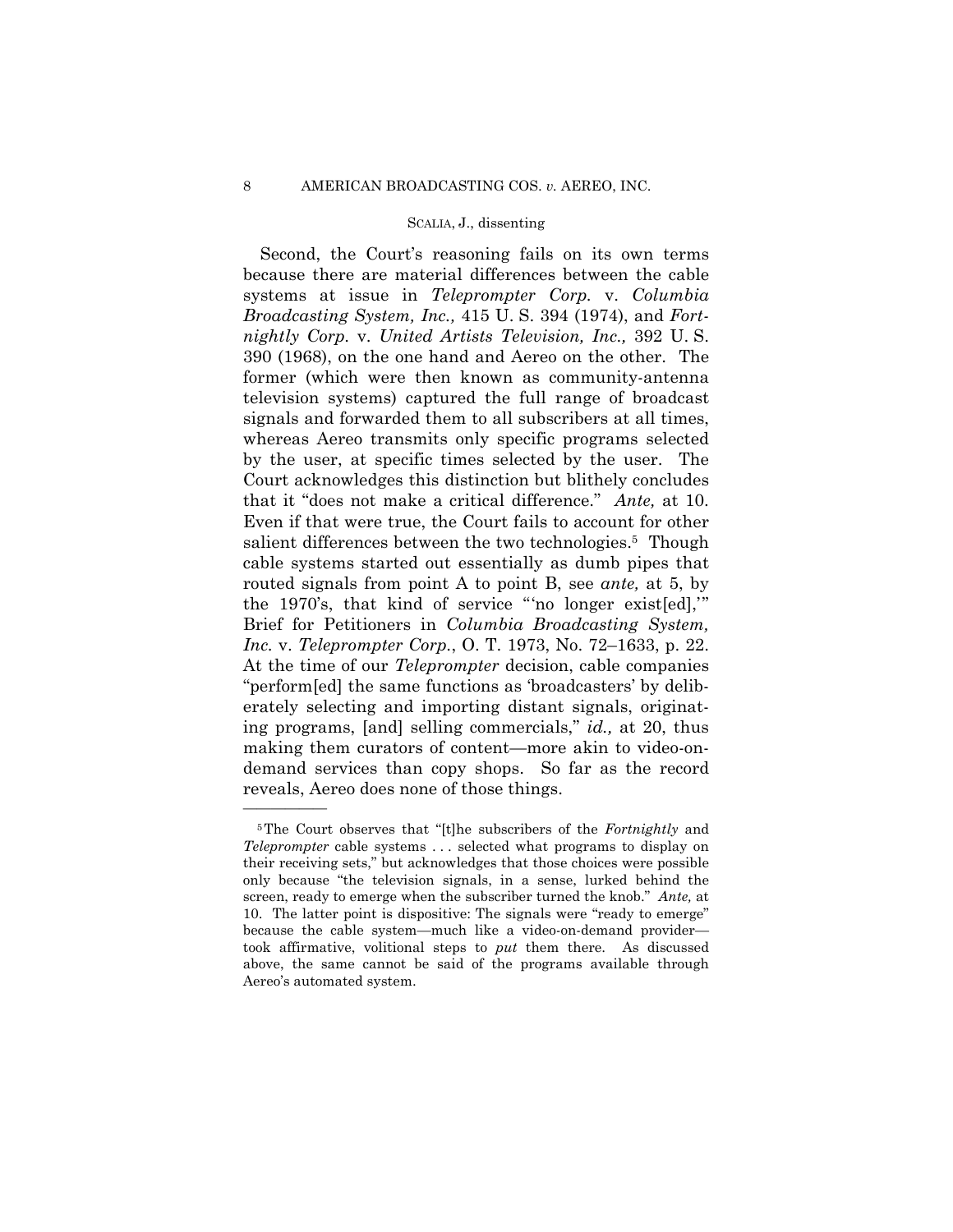Third, and most importantly, even accepting that the 1976 amendments had as their purpose the overruling of our cable-TV cases, what they were meant to do and how they did it are two different questions—and it is the latter that governs the case before us here. The injury claimed is not violation of a law that says operations similar to cable TV are subject to copyright liability, but violation of §106(4) of the Copyright Act. And whatever soothing reasoning the Court uses to reach its result ("this looks like cable TV"), the consequence of its holding is that someone who implements this technology *"perform[s]" under that provision*. That greatly disrupts settled jurisprudence which, before today, applied the straightforward, bright-line test of volitional conduct directed at the copyrighted work. If that test is not outcome determinative in this case, presumably it is not outcome determinative elsewhere as well. And it is not clear what the Court proposes to replace it. Perhaps the Court means to adopt (invent, really) a two-tier version of the Copyright Act, one part of which applies to "cable companies and their equivalents" while the other governs everyone else. *Ante,* at 9– 10, 16.

The rationale for the Court's ad hoc rule for cablesystem lookalikes is so broad that it renders nearly a third of the Court's opinion superfluous. Part II of the opinion concludes that Aereo performs because it resembles a cable company, and Congress amended the Act in 1976 "to bring the activities of cable systems within [its] scope." *Ante,* at 8. Part III of the opinion purports to address separately the question whether Aereo performs "publicly." *Ante,* at 10–15. Trouble is, that question cannot remain open if Congress's supposed intent to regulate whatever looks like a cable company must be given legal effect (as the Court says in Part II). The Act reaches only public performances, see §106(4), so Congress could not have regulated "the activities of cable systems" without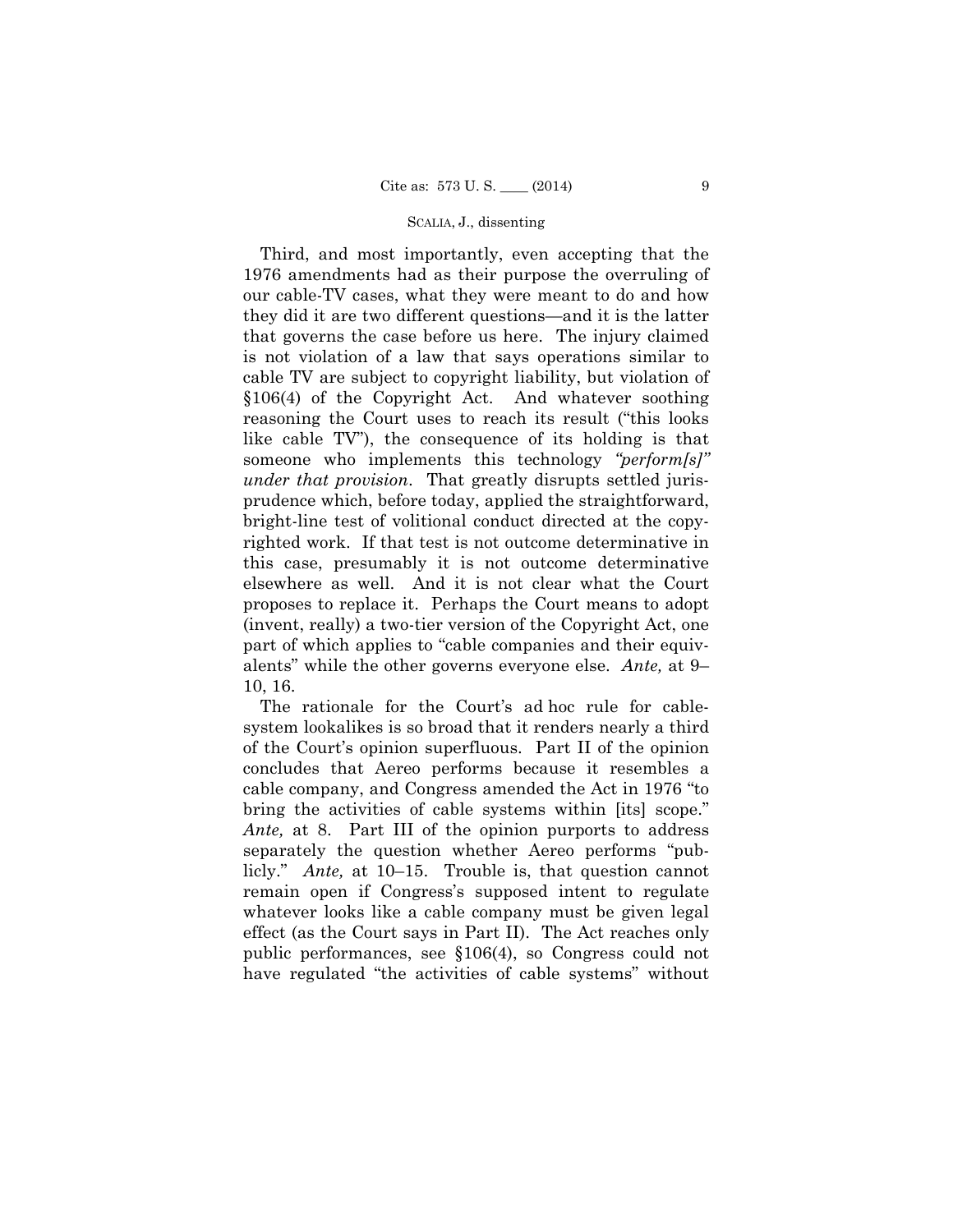deeming their retransmissions public performances. The upshot is this: If Aereo's similarity to a cable company means that it performs, then by necessity that same characteristic means that it does so publicly, and Part III of the Court's opinion discusses an issue that is no longer relevant—though discussing it certainly gives the opinion the "feel" of real textual analysis.

 for determining when its cable-TV-lookalike rule applies. Making matters worse, the Court provides no criteria Must a defendant offer access to live television to qualify? If similarity to cable-television service is the measure, then the answer must be yes. But consider the implications of that answer: Aereo would be free to do exactly what it is doing right now so long as it built mandatory time shifting into its "watch" function.6 Aereo would not be providing *live* television if it made subscribers wait to tune in until after a show's live broadcast ended. A subscriber could watch the 7 p.m. airing of a 1-hour program any time after 8 p.m. Assuming the Court does not intend to adopt such a do-nothing rule (though it very well may), there must be some other means of identifying who is and is not subject to its guilt-by-resemblance regime.

Two other criteria come to mind. One would cover any automated service that captures and stores live television broadcasts at a user's direction. That can't be right, since it is exactly what remote storage digital video recorders (RS–DVRs) do, see *Cartoon Network*, 536 F. 3d, at 124– 125, and the Court insists that its "limited holding" does not decide the fate of those devices, *ante,* at 16–17. The other potential benchmark is the one offered by the Government: The cable-TV-lookalike rule embraces any entity

<sup>6</sup>Broadcasts accessible through the "watch" function are technically not live because Aereo's servers take anywhere from a few seconds to a few minutes to begin transmitting data to a subscriber's device. But the resulting delay is so brief that it cannot reasonably be classified as time shifting.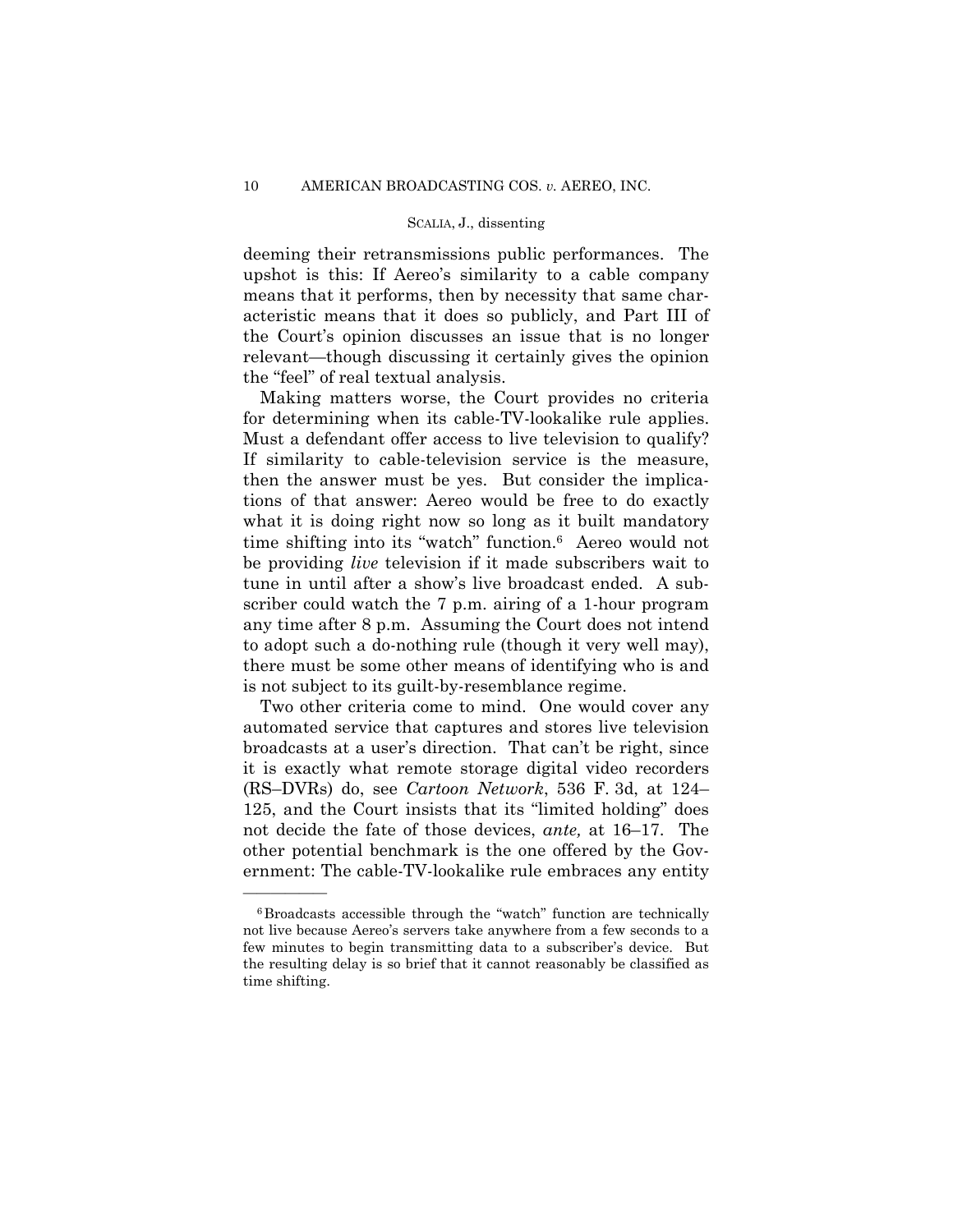that "operates an integrated system, substantially dependent on physical equipment that is used in common by [its] subscribers." Brief for United States as *Amicus Curiae*  20. The Court sensibly avoids that approach because it would sweep in Internet service providers and a host of other entities that quite obviously do not perform.

 take years, perhaps decades, to determine which automated That leaves as the criterion of cable-TV-resemblance nothing but th'ol' totality-of-the-circumstances test (which is not a test at all but merely assertion of an intent to perform test-free, ad hoc, case-by-case evaluation). It will systems now in existence are governed by the traditional volitional-conduct test and which get the Aereo treatment. (And automated systems now in contemplation will have to take their chances.) The Court vows that its ruling will not affect cloud-storage providers and cabletelevision systems, see *ante,* at 16–17, but it cannot deliver on that promise given the imprecision of its result-driven rule. Indeed, the difficulties inherent in the Court's makeshift approach will become apparent in this very case. Today's decision addresses the legality of Aereo's "watch" function, which provides nearly contemporaneous access to live broadcasts. On remand, one of the first questions the lower courts will face is whether Aereo's "record" function, which allows subscribers to save a program while it is airing and watch it later, infringes the Networks' public-performance right. The volitionalconduct rule provides a clear answer to that question: Because Aereo does not select the programs viewed by its users, it does not perform. But it is impossible to say how the issue will come out under the Court's analysis, since cable companies did not offer remote recording and playback services when Congress amended the Copyright Act in 1976.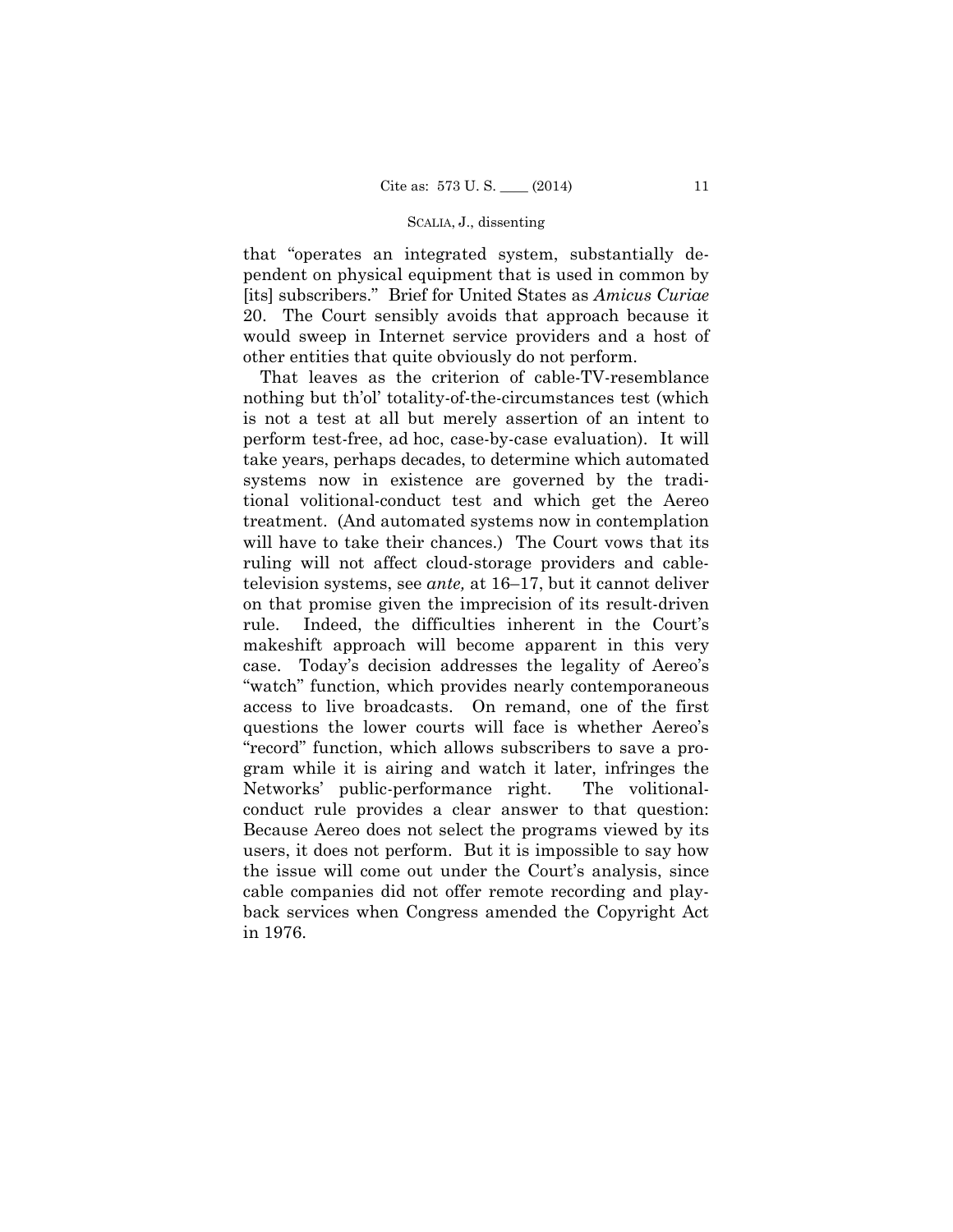# \* \* \*

I share the Court's evident feeling that what Aereo is doing (or enabling to be done) to the Networks' copyrighted programming ought not to be allowed. But perhaps we need not distort the Copyright Act to forbid it. As discussed at the outset, Aereo's secondary liability for performance infringement is yet to be determined, as is its primary and secondary liability for reproduction infringement. If that does not suffice, then (assuming one shares the majority's estimation of right and wrong) what we have before us must be considered a "loophole" in the law. It is not the role of this Court to identify and plug loopholes. It is the role of good lawyers to identify and exploit them, and the role of Congress to eliminate them if it wishes. Congress can do that, I may add, in a much more targeted, better informed, and less disruptive fashion than the crude "looks-like-cable-TV" solution the Court invents today.

We came within one vote of declaring the VCR contraband 30 years ago in *Sony*. See 464 U. S., at 441, n. 21. The dissent in that case was driven in part by the plaintiffs' prediction that VCR technology would wreak all manner of havoc in the television and movie industries. See *id*., at 483 (opinion of Blackmun, J.); see also Brief for CBS, Inc., as *Amicus Curiae*, O. T. 1982, No. 81–1687, p. 2 (arguing that VCRs "directly threatened" the bottom line of "[e]very broadcaster").

The Networks make similarly dire predictions about Aereo. We are told that nothing less than "the very existence of broadcast television as we know it" is at stake. Brief for Petitioners 39. Aereo and its *amici* dispute those forecasts and make a few of their own, suggesting that a decision in the Networks' favor will stifle technological innovation and imperil billions of dollars of investments in cloud-storage services. See Brief for Respondents 48–51; Brief for BSA, The Software Alliance as *Amicus Curiae* 5–